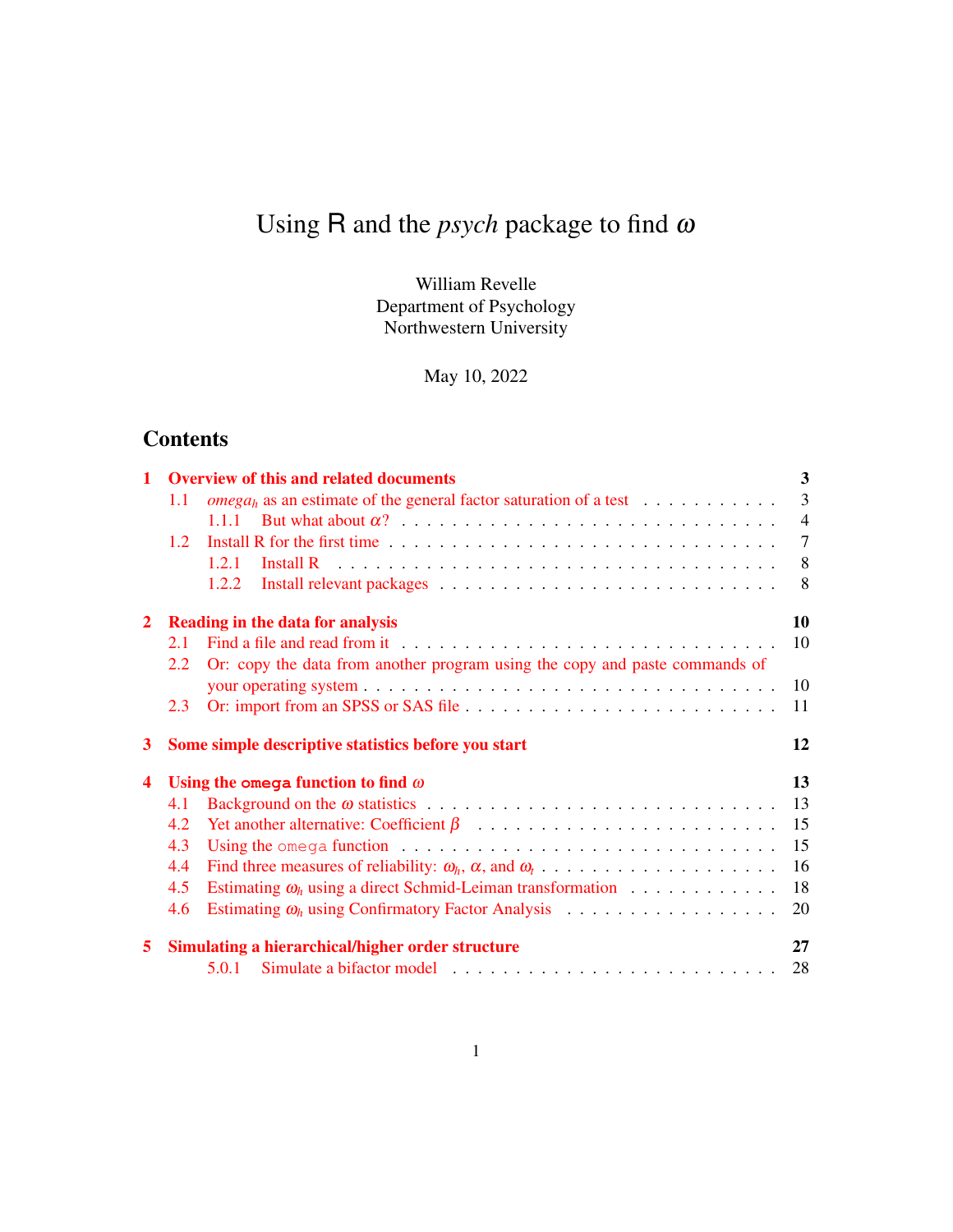| <b>6</b> Summary     |  |
|----------------------|--|
| <b>7</b> System Info |  |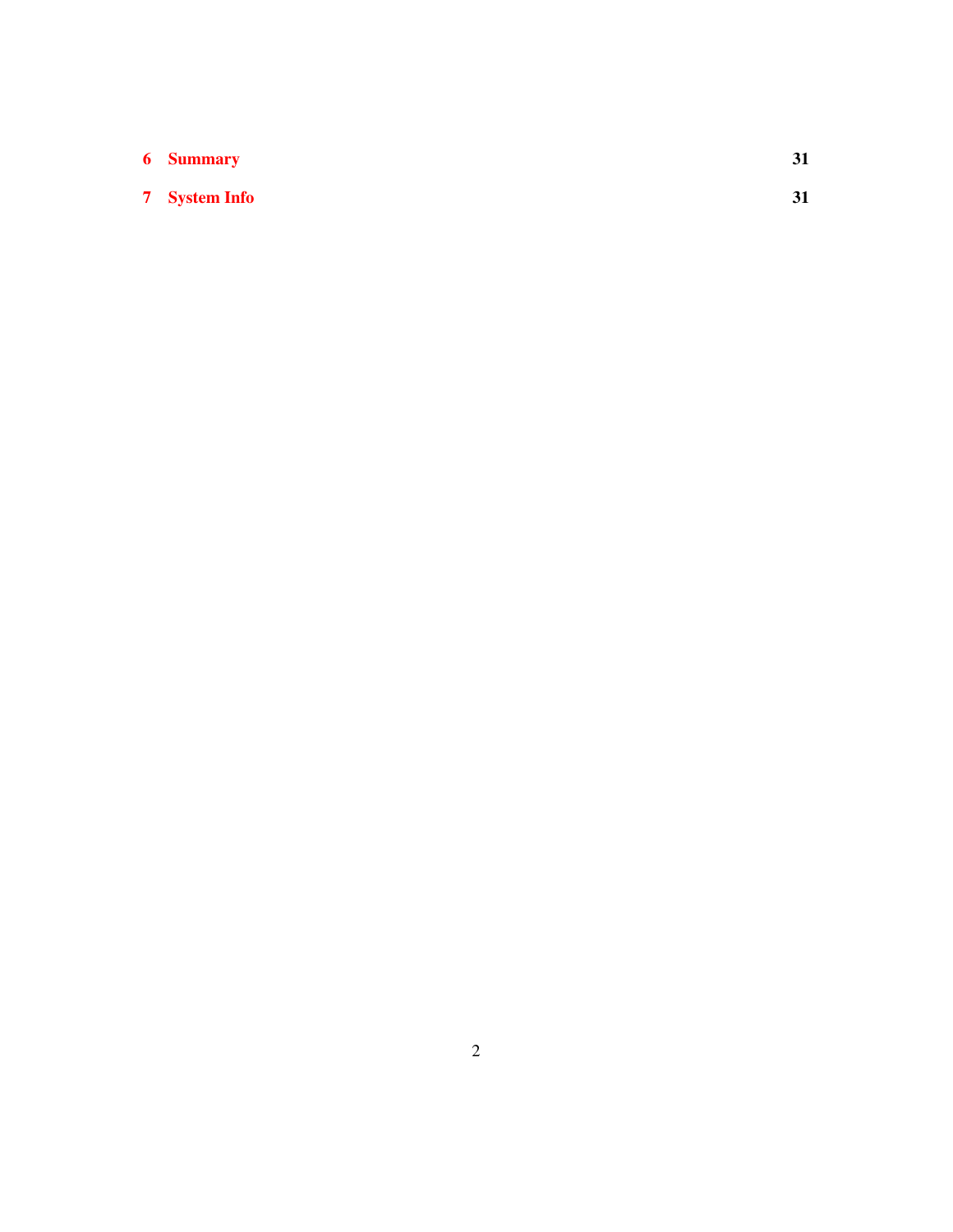## 1 Overview of this and related documents

To do basic and advanced personality and psychological research using R is not as complicated as some think. This is one of a set of "How To" to do various things using R (R Core Team, 2020), particularly using the *psych* (Revelle, 2020) package.

The current list of How To's includes:

- 1. An [introduction](http://personality-project.org/r/psych/intro.pdf) (vignette) of the *psych* package
- 2. An [overview](http://personality-project.org/r/psych/overview.pdf) (vignette) of the *psych* package
- 3. [Installing](http://personality-project.org/r/psych/HowTo/getting_started.pdf) R and some useful packages
- 4. Using R and the *psych* package to find  $omega_h$  $omega_h$  and  $\omega_t$  (this document)...
- 5. Using R and the *psych* for [factor analysis](http://personality-project.org/r/psych/HowTo/factor.pdf) and principal components analysis.
- 6. Using the scoreItems function to find [scale scores and scale statistics.](http://personality-project.org/r/psych/HowTo/scoring.pdf)
- 7. Using mediate and setCor to do [mediation, moderation and regression analysis](http://personality-project.org/r/psych/HowTo/mediation.pdf)

#### 1.1 *omega<sup>h</sup>* as an estimate of the general factor saturation of a test

Cronbach's coefficient *al pha* (Cronbach, 1951) is pehaps the most used (and most misused) estimate of the internal consistency of a test.  $\alpha$  may be found in the *psych* package using the alpha function. However, two alternative estimates of reliability that take into account the hierarchical structure of the inventory are McDonald's  $\omega_h$  and  $\omega_t$  (McDonald, 1999). These may be found in R in one step using one of two functions in the *psych* package: the omega function for an exploratory analysis (See Figure 1) or omegaSem for a confirmatory analysis using the *sem* package solution based upon the exploratory solution from omega. This guide explains how to do it for the non or novice R user. These set of instructions are adapted from three different sets of notes that the interested reader might find helpful: A set of slides developed for a [two hour short course](http://personality-project.org/r/aps/aps-short.pdf) in R given for several years to the Association of Psychological Science as well as a [short guide](http://personality-project.org/r/) to R for psychologists and the [vignette](http://cran.r-project.org/web/packages/psych/vignettes/overview.pdf) for the *psych* package.

McDonald has proposed coefficient omega (hierarchical) (<sup>ω</sup>*h*) as an estimate of the general factor saturation of a test. Zinbarg et al. (2005) and Revelle and Zinbarg (2009) compare compare Mc-Donald's  $ω<sub>h</sub>$  to Cronbach's α and Revelle's  $β$ . They conclude that  $ω<sub>h</sub>$  is the best estimate. (See also Zinbarg et al. (2006) and Revelle and Zinbarg (2009) as well as Revelle and Condon (2018, 2019).

By following these simple guides, you soon will be able to do such things as find <sup>ω</sup>*<sup>h</sup>* by issuing just three lines of code:

**R code**

**library(psych) my.data <- read.file()**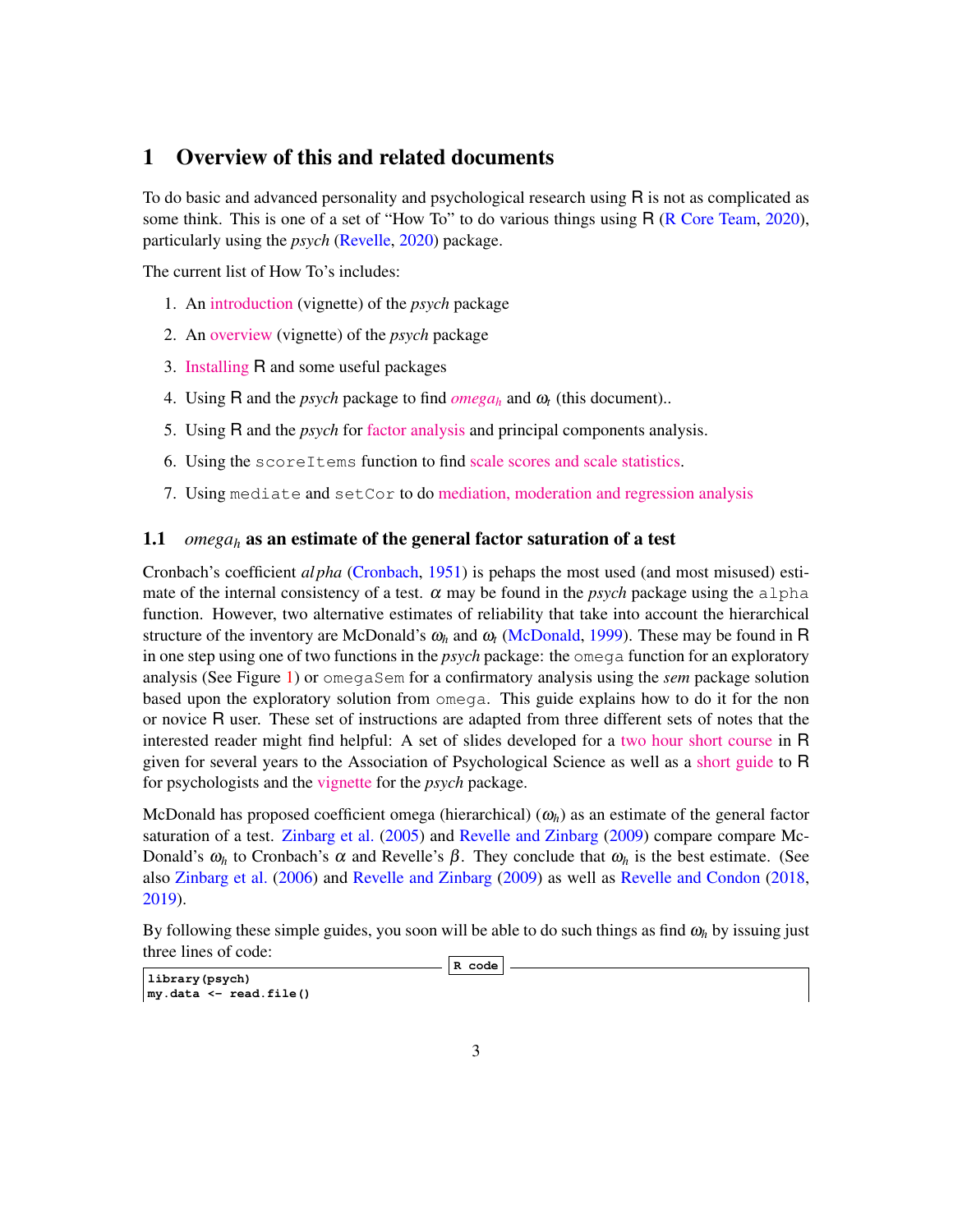**omega(my.data)**

The resulting output will be both graphical and textual.

This guide helps the naive R user to issue those three lines. Be careful, for once you start using R, you will want to do more.

One way to find  $\omega_h$  is to do a factor analysis of the original data set, rotate the factors obliquely, factor that correlation matrix, do a Schmid-Leiman (schmid) transformation to find general factor loadings, and then find <sup>ω</sup>*h*. This is done using the omega function in the *psych* package in R. This requires installing and using both R as well as the *psych* package (Revelle, 2020).

#### 1.1.1 But what about  $\alpha$ ?

Several statistics were developed in the 1930s-1950s as short cut estimates of reliability (Revelle and Condon, 2019). The approaches that consider just one test are collectively known as internal consistency procedures but also borrow from the concepts of domain sampling. Some of these techniques, e.g., Cronbach (1951); Guttman (1945); Kuder and Richardson (1937) were developed before advances in computational speed made it trivial to find the factor structure of tests, and were based upon test and item variances. These procedures ( $\alpha$ ,  $\lambda_3$ , KR20) were essentially short cuts for estimating reliability. To just find Guttman's  $\lambda_3$  (Guttman, 1945) which is also known as *coefficient*  $\alpha$  (Cronbach, 1951), you can use the alpha function or the scoreItems function. See the tutorial on how to use the scoreItems function to find [scale scores and scale statistics.](http://personality-project.org/r/psych/HowTo/scoring.pdf) But, with modern computers, we can find *model based* estimates that consider the factor structure of the items.  $\omega_h$  and  $\omega_t$  are two such model based estimates and are easy to find in R.

```
R code
> library(psych) #make the psych package active
> library(psychTools) #make psychTools active
> om <- omega(Thurstone) #do the analysis
> om #show it
```
Omega

```
Call: omegah(m = m, nfactors = nfactors, fm = fm, key = key, flip = flip,
   digits = digits, title = title, sl = sl, labels = labels,
   plot = plot, n.obs = n.obs, rotate = rotate, Phi = Phi, option = option,
   covar = covar)
Alpha: 0.89
G.6: 0.91
Omega Hierarchical: 0.74
Omega H asymptotic: 0.79
Omega Total 0.93
```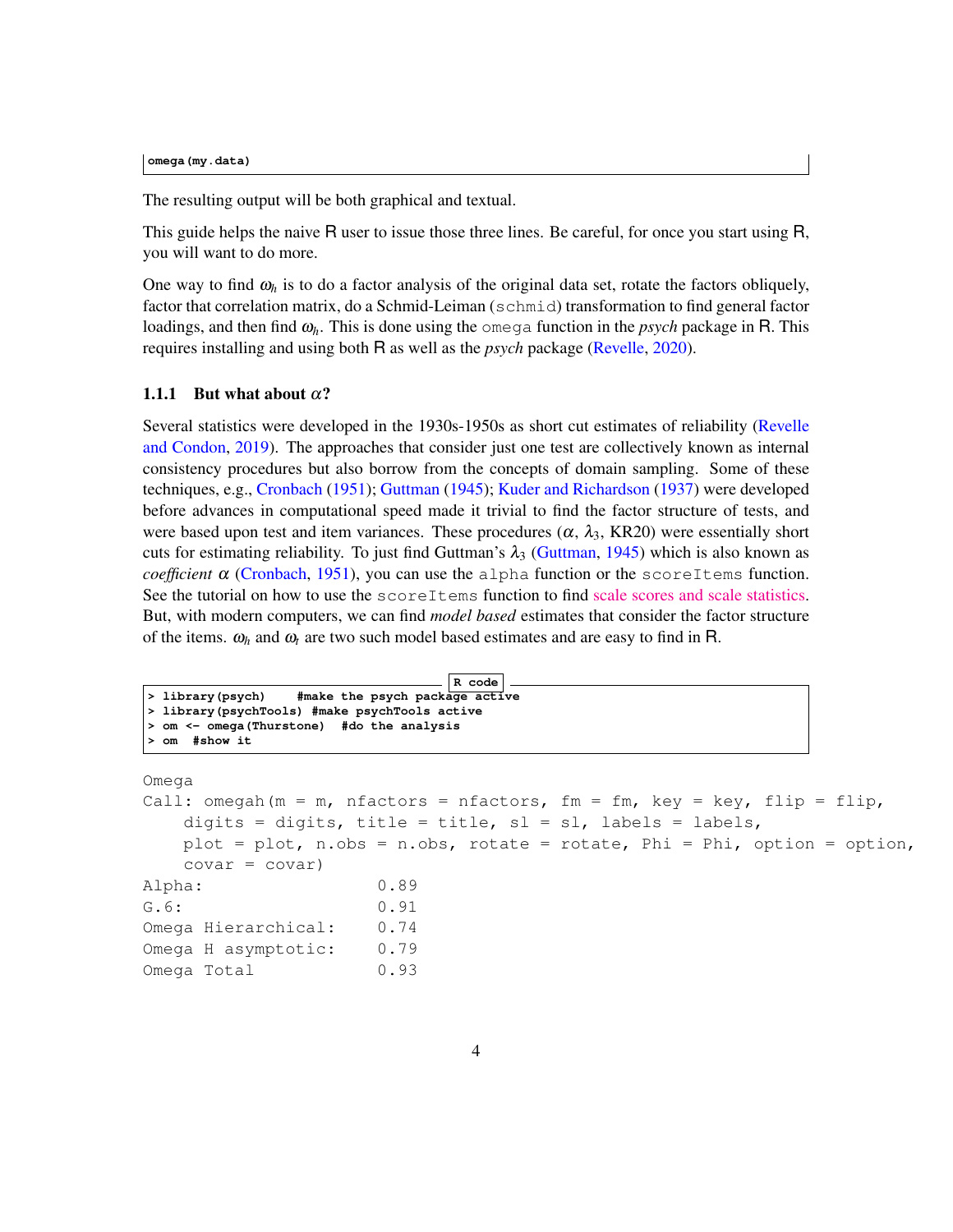Schmid Leiman Factor loadings greater than 0.2 g F1\* F2\* F3\* h2 u2 p2 Sentences 0.71 0.56 0.82 0.18 0.61 Vocabulary 0.73 0.55 0.84 0.16 0.63 Sent.Completion 0.68 0.52 0.74 0.26 0.63 First.Letters 0.65 0.56 0.73 0.27 0.57 Four.Letter.Words 0.62 0.49 0.63 0.37 0.61 Suffixes 0.56 0.41 0.50 0.50 0.63 Letter.Series 0.59 0.62 0.73 0.27 0.48 Pedigrees 0.58 0.24 0.34 0.51 0.49 0.66 Letter.Group 0.54 0.46 0.52 0.48 0.56 With eigenvalues of: g F1\* F2\* F3\* 3.58 0.96 0.74 0.72 qeneral/max  $3.73$  max/min =  $1.34$ mean percent general =  $0.6$  with sd =  $0.05$  and cv of  $0.09$ Explained Common Variance of the general factor = 0.6 The degrees of freedom are 12 and the fit is 0.01 The root mean square of the residuals is 0.01 The df corrected root mean square of the residuals is 0.01 Compare this with the adequacy of just a general factor and no group factors The degrees of freedom for just the general factor are 27 and the fit is 1.48 The root mean square of the residuals is 0.14 The df corrected root mean square of the residuals is 0.16 Measures of factor score adequacy g  $F1*$   $F2*$   $F3*$ <br>0.86 0.73 0.72 0.75 Correlation of scores with factors Multiple R square of scores with factors 0.74 0.54 0.51 0.57 Minimum correlation of factor score estimates 0.49 0.07 0.03 0.13 Total, General and Subset omega for each subset g F1\* F2\* F3\* Omega total for total scores and subscales 0.93 0.92 0.83 0.79 Omega general for total scores and subscales 0.74 0.58 0.50 0.47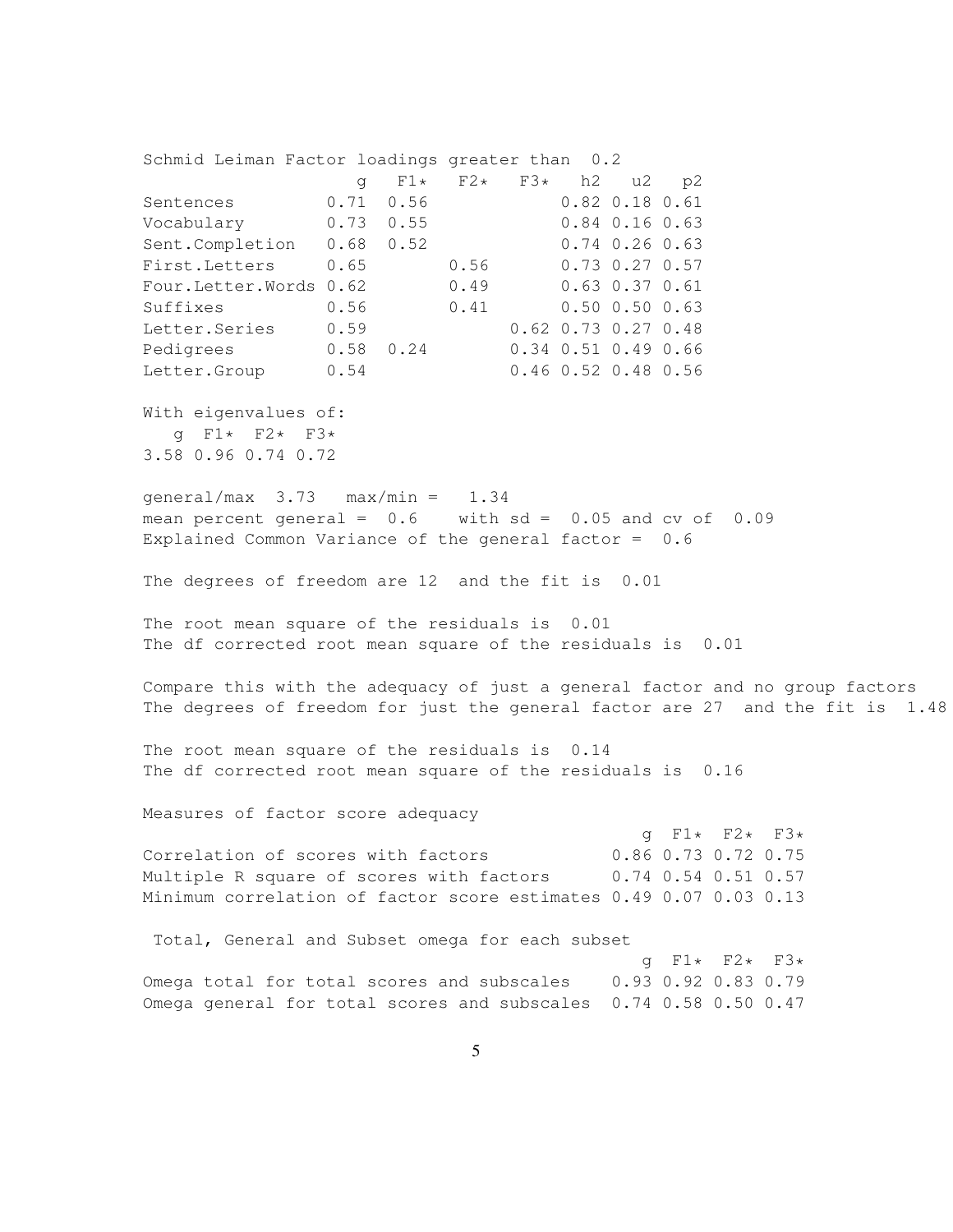Omega group for total scores and subscales 0.16 0.34 0.32 0.32 pdf 2

#### Omega with Schmid Leiman Transformation



Figure 1:  $\omega_h$  is a reliability estimate of the general factor of a set of variables. It is based upon the correlation of lower order factors. It may be found in R by using the omega function which is part of the *psych* package. The figure shows a solution for the Thurstone 9 variable data set. Compare this to the solution using the omegaDirect function from Waller (2017) (Figure 3)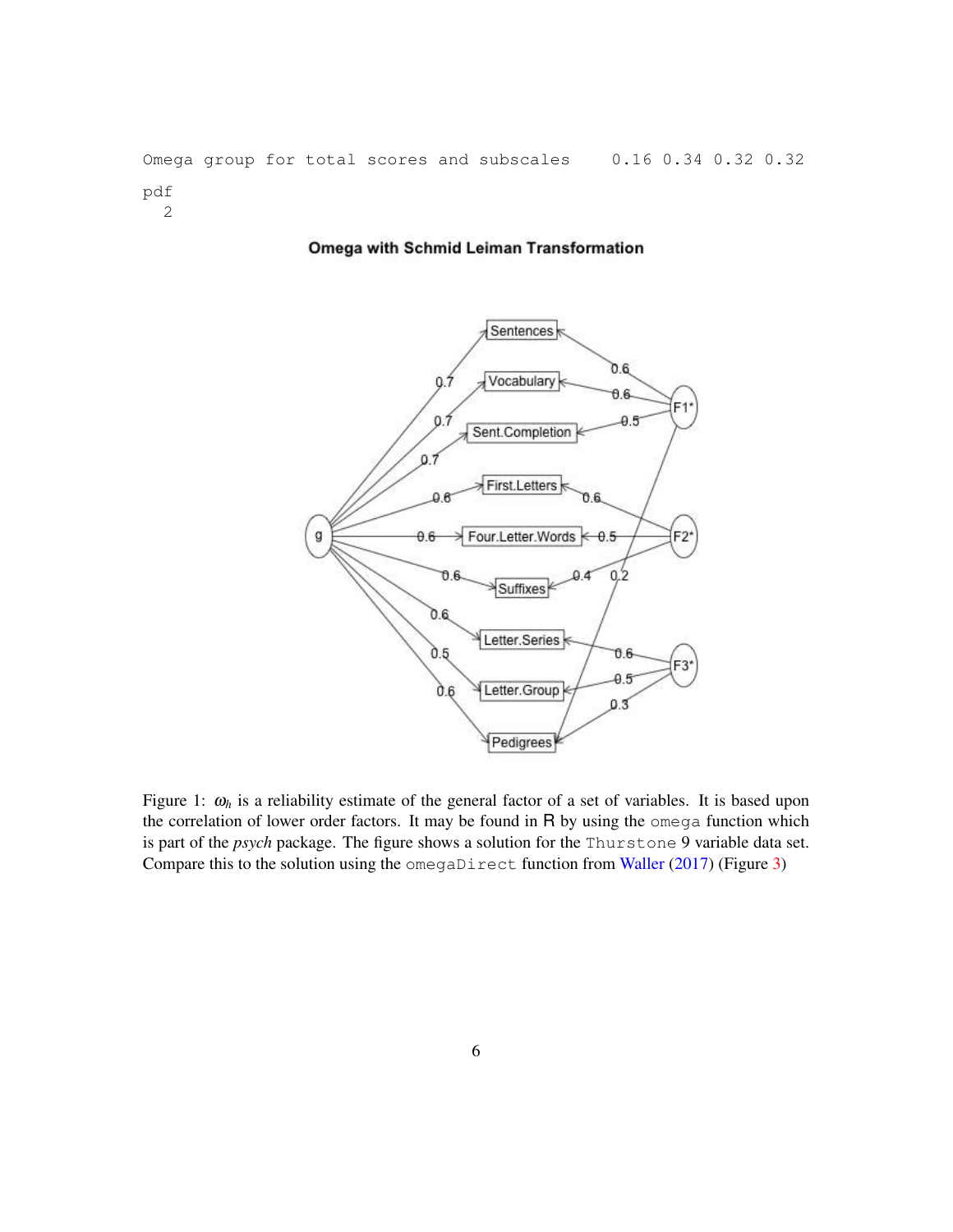To use R obviously requires installing R on your computer. This is very easy to do (see section 1.2.1) and needs to be done once. (The following sections are elaborated in the ["getting](https://personality-project.org/r/psych/HowTo/getting_started.pdf) [startedHow To"](https://personality-project.org/r/psych/HowTo/getting_started.pdf) . If you need more help in installing R see the longer version.)

The power of R is in the supplemental *packages*. There are at least 16,000 packages that have been contributed to the R project. To do any of the analyses discussed in these "How To's", you will need to install the package *psych* (Revelle, 2020). To do factor analyses or principal component analyses you will also need the *GPArotation* (Bernaards and Jennrich, 2005) package. With these two packages, you will be be able to find <sup>ω</sup>*<sup>h</sup>* using Exploratory Factor Analysis. If you want to find to estimate <sup>ω</sup>*<sup>h</sup>* using Confirmatory Factor Analysis, you will also need to add the *lavaan* (Rosseel, 2012) package. To use *psych* to create simulated data sets, you also need the *mnormt* (Azzalini and Genz, 2016) package. For a more complete installation of a number of psychometric packages, you can install and activate a package (*ctv*) that installs a large set of psychometrically relevant packages. As is true for R, you will need to install packages just once.

#### 1.2 Install R for the first time

- 1. Download from R Cran (<http://cran.r-project.org/>)
- 2. Install R (current version is 4.0.2)
- 3. Start R.

Note that the R prompt  $>$  starts off every line. This is R's way of indicating that it wants input. In addition, note that almost all commands start and finish with parentheses.

**R code**

4. Add useful packages (just need to do this once) (see section 1.2.2)

| $R$ code                                                                                   |  |
|--------------------------------------------------------------------------------------------|--|
| install.packages ("psych", dependencies=TRUE) #the minimum requirement or                  |  |
| install.packages(c("psych","GPArotation"),dependencies=TRUE) #required for factor analysis |  |
|                                                                                            |  |

(a) or if you want to do CFA

| install.packages(c("psych","lavaan"), dependencies=TRUE) |  |
|----------------------------------------------------------|--|

(b) or if you want to install the psychometric task views **R code**

| install.packages("ctv")        | #this downloads the task view package |
|--------------------------------|---------------------------------------|
| library (ctv)                  | #this activates the ctv package       |
| install.views("Psychometrics") | #among others                         |

- 5. Take a 5 minute break while the packages are loaded.
- 6. Activate the package(s) you want to use (e.g., *psych*)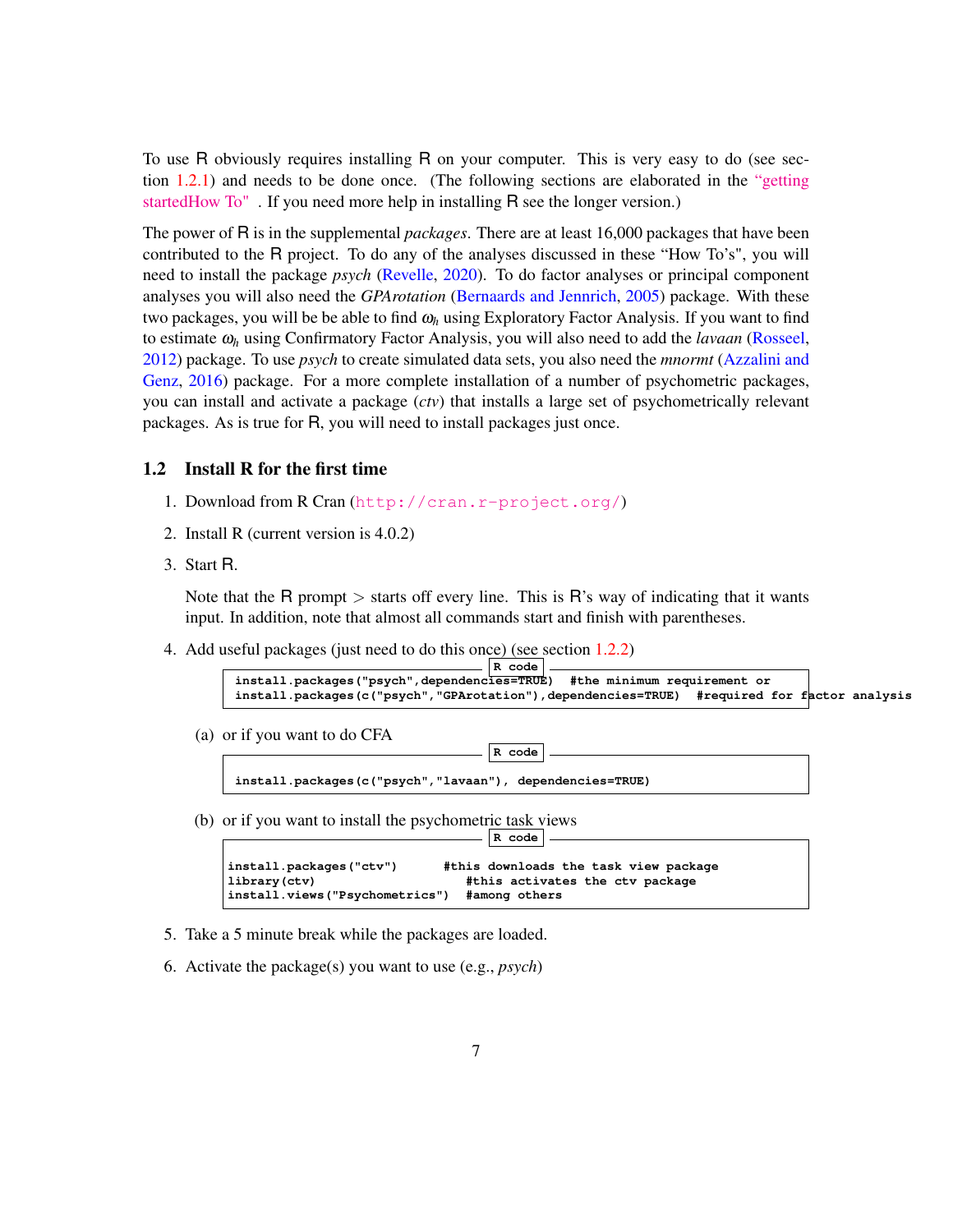

*psych* will automatically activate the other packages it needs, as long as they are installed. Note that *psych* is updated roughly quarterly, the current version is 2.0.8 Patches and improvements to *psych* (the bleeding edge version) are available from the repository at the personality-project web server and may be installed from there:

**R code** install.packages("psych", repos = "https://personality-project.org/r", type="source<sup>"</sup>)

7. Use R

#### 1.2.1 Install R

Go to the [Comprehensive R Archive Network \(CRAN\)](http://cran.r-project.org) at <http://cran.r-project.org>: Choose your operating system and then download and install the appropriate version

Download and install the appropriate version – Mac, PC or Unix/Linux

Once you have installed R you probably, and particularly if you have a PC, will want to download and install the [R Studio](https://www.rstudio.com) program. It is a very nice interface for PCs and Macs that combines four windows into one screen.

#### 1.2.2 Install relevant packages

Once R is installed on your machine, you still need to install a few relevant "packages". Packages are what make R so powerful, for they are special sets of functions that are designed for one particular application. In the case of the *psych* package, this is an application for doing the kind of basic data analysis and psychometric analysis that psychologists and many others find particularly useful. *psych* may be thought of a "Swiss Army Knife" for psychological statistics. While not the best tool for a particular job, it is a useful tool for many jobs.

You may either install the minimum set of packages necessary to do the analysis using an Exploratory Factor Analysis (EFA) approach (recommended) or a few more packages to do both an EFA and a CFA approach. It is also possible to add many psychometrically relevant packages all at once by using the "task views" approach. A particularly powerful package is the *lavaan* (Rosseel, 2012) package for doing structural equation modeling. Another useful one is the *sem* pacakge (Fox et al., 2013).

Install the minimum set This may be done by typing into the console or using menu options (e.g., the Package Installer underneath the Packages and Data menu).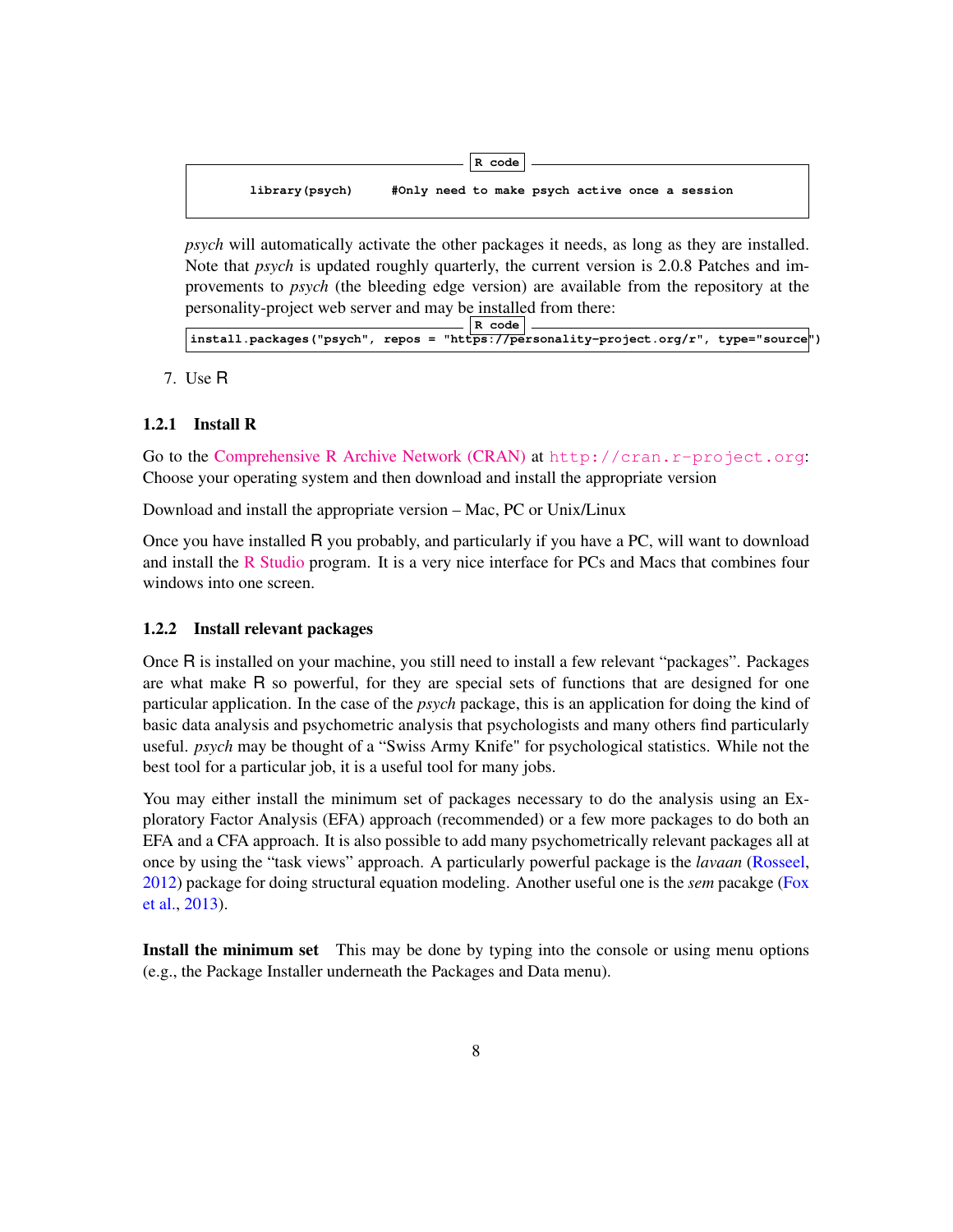|                                                                 | R code |
|-----------------------------------------------------------------|--------|
| install.packages(c("psych", "psychTools"), dependencies = TRUE) |        |

Install a few more packages If you want some more functionality for some of the more advanced statistical procedures (e.g., omegaSem) you will need to install a few more packages (e.g., *lavaan*. **R code**

**install.packages(c("psych","GPArotation","lavaan"),dependencies=TRUE)**

Install a "task view" to get lots of packages If you know that there are a number of packages that you want to use, it is possible they are listed as a "task view". For instance, about 50 packages will be installed at once if you install the "psychometrics" task view. You can Install all the psychometric packages from the "psychometrics" task view by first installing a package ("ctv") that in turn installs many different task views. To see the list of possible task views, go to <https://cran.r-project.org/web/views/>.

|                                 | $R \text{ code}$                      |
|---------------------------------|---------------------------------------|
| $\{install, packages('ctv")\}$  | #this downloads the task view package |
| Library (ctv)                   | #this activates the ctv package       |
| install.views ("Psychometrics") | #one of the many Taskviews            |

Take a 5 minute break because you will be installing about 50 packages.

For the more adventurous users The *psych* pacakge is under (sporadic) development with a new release issued to CRAN roughly every 4-6 months. The experimental, development version (prerelease) is always available at the Personality-Project web site and may be installed for Macs or PCs directly:

| $ R \text{ code }$                                                                    |  |
|---------------------------------------------------------------------------------------|--|
| install.packages("psych", repos= "https://personality-project.org/r", type ="source") |  |

This development version will have fixed any bugs reported since the last release and will have various new features that are being tested before release to CRAN. After installation, it is necessary to restart R to make the new version active.

Make the *psych* package active. You are almost ready. But first, to use most of the following examples you need to make the *psych* and *psychTools* packages active. You only need to do this once per session.

| R code                                                                   |
|--------------------------------------------------------------------------|
| #to do the analyses described here                                       |
|                                                                          |
| $\vert$ library(psychTools) #for some useful additions such as read.file |
|                                                                          |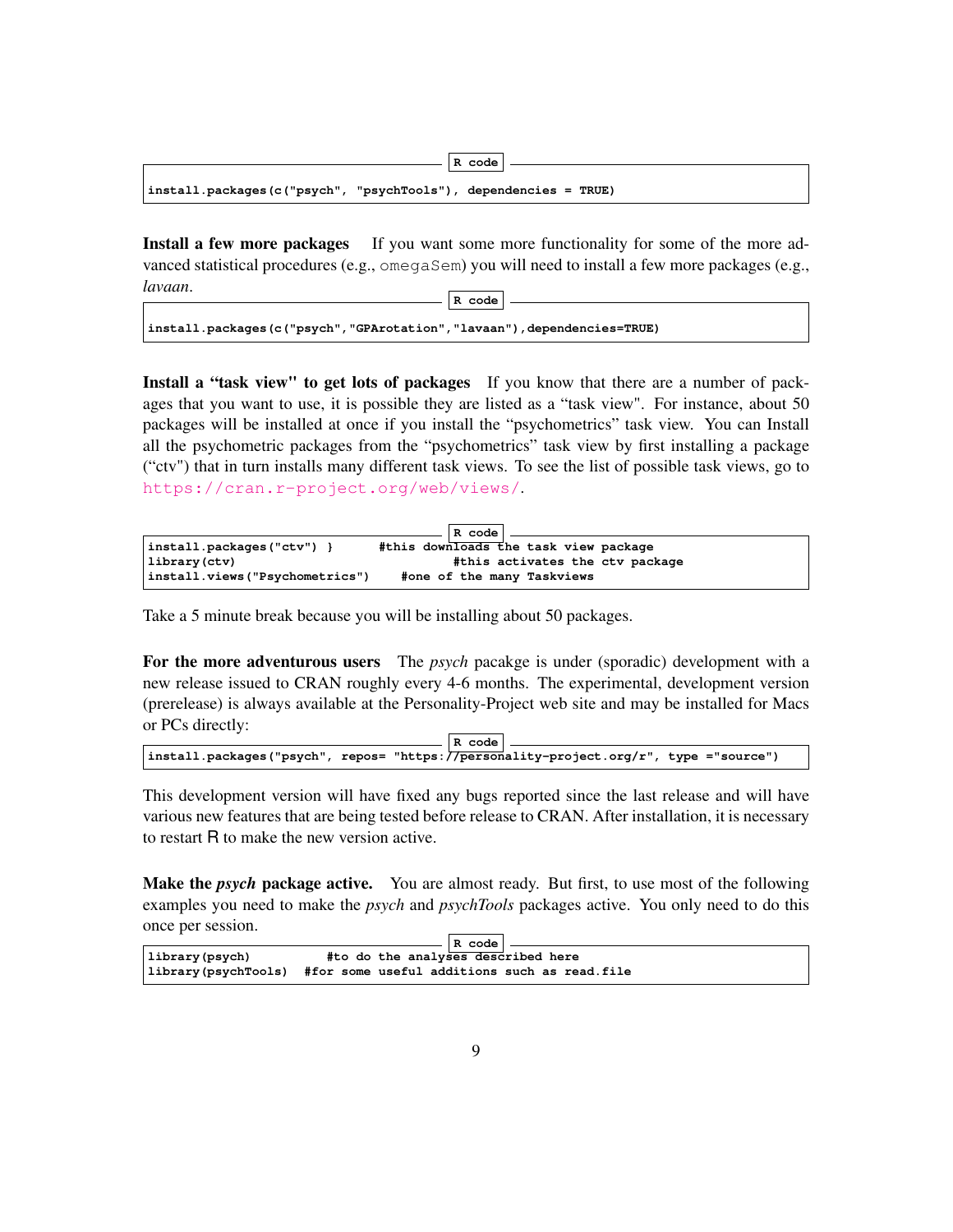## 2 Reading in the data for analysis

#### 2.1 Find a file and read from it

There are of course many ways to enter data into R. Reading from a local file using read. file is perhaps the most preferred. This will read in most of the standard file types (.csv, .sav, .txt, etc). read.file combines the file.choose and read.table functions:

|                                                                             | R code |  |
|-----------------------------------------------------------------------------|--------|--|
| $\vert$ my. data $\leq$ read. file() #note the open and closing parentheses |        |  |

read.file opens a search window on your system just like any open file command does. read.file assumes that the first row of your table has labels for each column. If this is not true, specify names=FALSE, e.g.,

|                                             | code<br>D |  |
|---------------------------------------------|-----------|--|
| $\vert$ my.data <- read.file(names = FALSE) |           |  |

If you want to read a remote file, specify the file name and then read.file

```
R code
datafilename <- "http://personality-project.org/r/datasets/finkel.sav"
new.data <- read.file(datafilename) #the data has labels
```
#### 2.2 Or: copy the data from another program using the copy and paste commands of your operating system

However, many users will enter their data in a text editor or spreadsheet program and then want to copy and paste into R. This may be done by using one of the read.clipboard set of functions .

**read.clipboard** is the base function for reading data from the clipboard.

**read.clipboard.csv** for reading text that is comma delimited.

- **read.clipboard.tab** for reading text that is tab delimited (e.g., copied directly from an Excel file).
- **read.clipboard.lower** for reading input of a lower triangular matrix with or without a diagonal. The resulting object is a square matrix.

**read.clipboard.upper** for reading input of an upper triangular matrix.

**read.clipboard.fwf** for reading in fixed width fields (some very old data sets)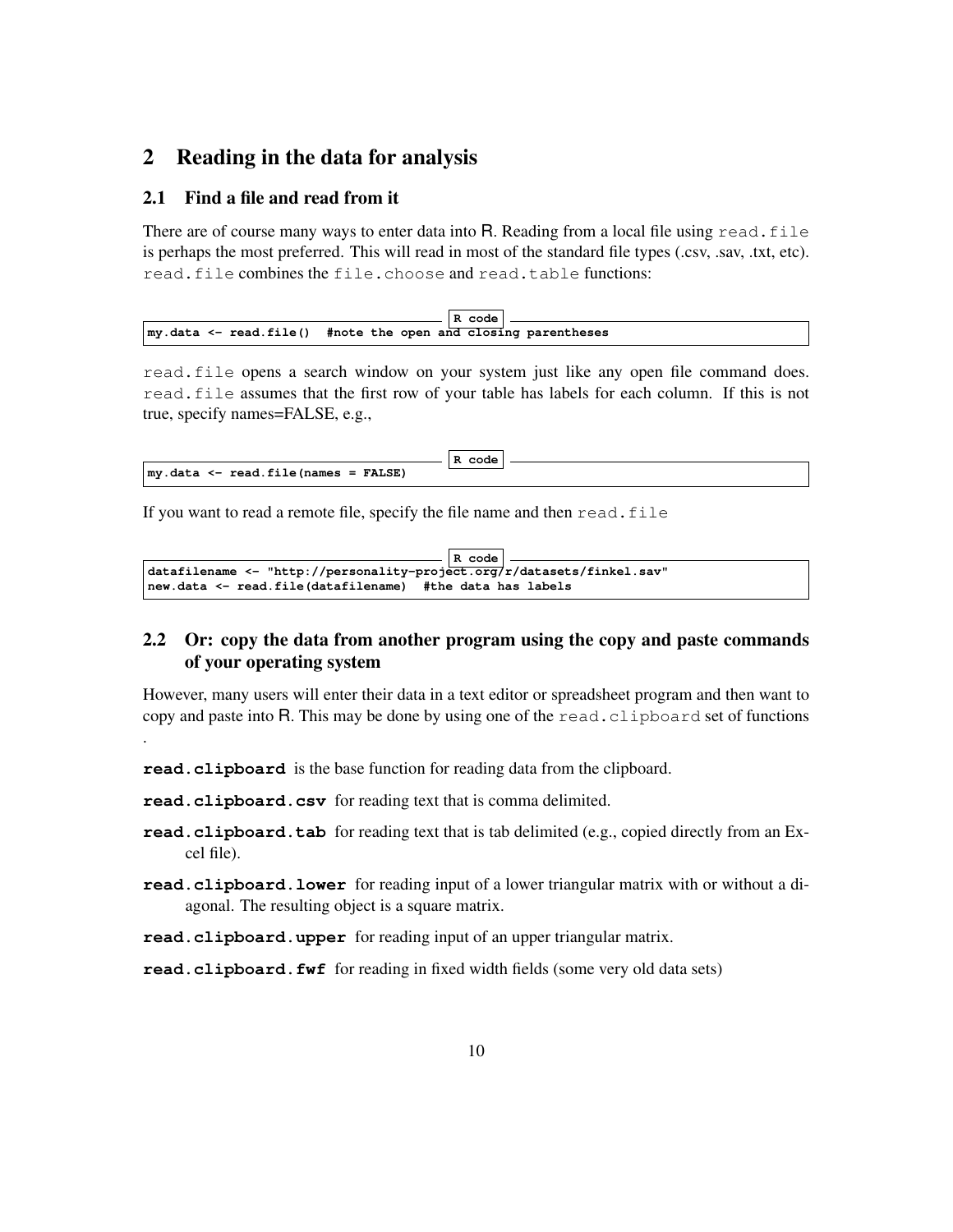For example, given a data set copied to the clipboard from a spreadsheet, just enter the command

|                                     | . code<br>D<br>к. |  |
|-------------------------------------|-------------------|--|
| $\vert$ my.data <- read.clipboard() |                   |  |

This will work if every data field has a value and even missing data are given some values (e.g., NA or -999). If the data were entered in a spreadsheet and the missing values were just empty cells, then the data should be read in as a tab delimited or by using the read.clipboard.tab function.

|                                                                        | $\vert$ R code $\vert$     |
|------------------------------------------------------------------------|----------------------------|
| my.data <- read.clipboard(sep="\t")                                    | #define the tab option, or |
| my.tab.data <- read.clipboard.tab() #just use the alternative function |                            |

For the case of data in fixed width fields (some old data sets tend to have this format), copy to the clipboard and then specify the width of each field (in the example below, the first variable is 5 columns, the second is 2 columns, the next 5 are 1 column the last 4 are 3 columns).

|                                                                        | R code |  |
|------------------------------------------------------------------------|--------|--|
| my.data $\le$ read.clipboard.fwf (widths=c( $5, 2,$ rep(1,5),rep(3,4)) |        |  |

#### 2.3 Or: import from an SPSS or SAS file

To read data from an SPSS, SAS, or Systat file, you can probably just use the read. file function. read.file examines the suffix of the data file and if it is .sav (from SPSS) or .xpt (from SAS) will attempt to read given various default options. However, if that does not work, use the *foreign* package. This should come with Base R but still need to be loaded using the library command.

read.spss reads a file stored by the SPSS save or export commands.

```
read.spss(file, use.value.labels = TRUE, to.data.frame = FALSE,
          max.value.labels = Inf, trim.factor.names = FALSE,
          trim_values = TRUE, reencode = NA, use.missings = to.data.frame)
```
The read.spss function has many parameters that need to be set. In the example, I have used the parameters that I think are most useful.

file Character string: the name of the file or URL to read.

use.value.labels Convert variables with value labels into R factors with those levels?

to.data.frame return a data frame? Defaults to FALSE, probably should be TRUE in most cases.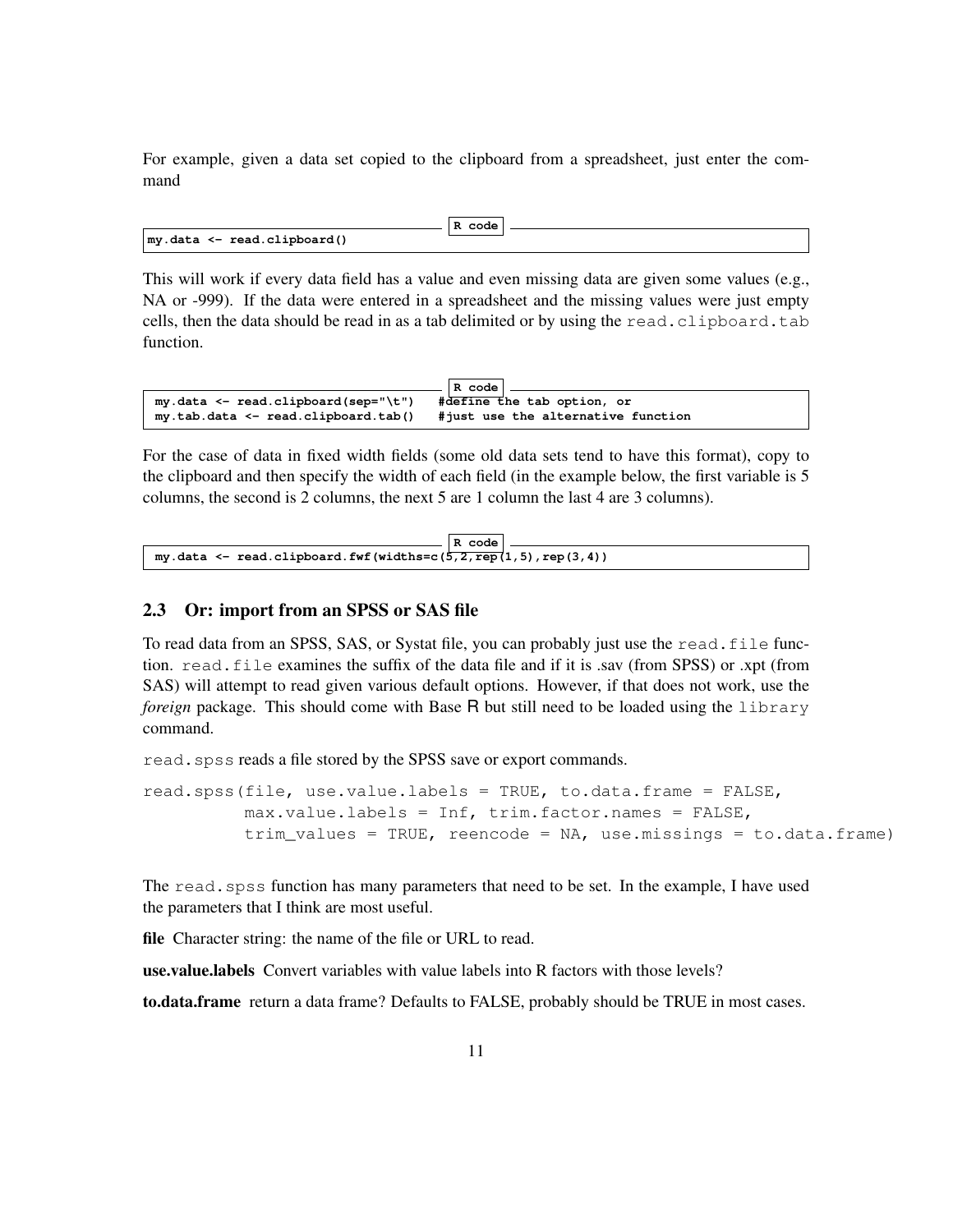- max.value.labels Only variables with value labels and at most this many unique values will be converted to factors if use.value.labels = *T RUE*.
- trim.factor.names Logical: trim trailing spaces from factor levels?
- trim\_values logical: should values and value labels have trailing spaces ignored when matching for use.value.labels  $= TRUE$ ?
- use.missings logical: should information on user-defined missing values be used to set the corresponding values to NA?

The following is an example of reading from a remote SPSS file and then describing the data set to make sure that it looks ok (with thanks to Eli Finkel).

```
R code
datafilename <- "http://personality-project.org/r/datasets/finkel.sav"
eli <-read.file(datafilename)
describe(eli,skew=FALSE)
```

|                            |  |                |                  | var n mean sd median trimmed mad min max range se |  |  |        |
|----------------------------|--|----------------|------------------|---------------------------------------------------|--|--|--------|
| $\mathtt{USER}{}{\star}{}$ |  |                | 1 69 35.00 20.06 | 35 35.00 25.20 1 69 68 2.42                       |  |  |        |
| <b>HAPPY</b>               |  | 2 69 5.71 1.04 |                  | 6 5.82 0.00 2 7 5 0.13                            |  |  |        |
| SOULMATE 3 69 5.09 1.80    |  |                |                  | 5 5.32 1.48 1 7                                   |  |  | 6 0.22 |
| <b>ENJOYDEX</b>            |  | 4 68 6.47 1.01 |                  | 7 6.70 0.00 2 7                                   |  |  | 50.12  |
| UPSET 5 69 0.41 0.49       |  |                |                  | $0$ 0.39 0.00 0 1                                 |  |  | 1 0.06 |

## 3 Some simple descriptive statistics before you start

Although you probably want to jump right in and find  $\omega$ , you should first make sure that your data are reasonable. Use the describe function to get some basic descriptive statistics. This next example takes advantage of a built in data set.

| my.data <- sat.act #built in example<br>describe (my.data) |     |       |               |               | R code<br>-- replace with your data |                   |                   |          |      |              |                               |
|------------------------------------------------------------|-----|-------|---------------|---------------|-------------------------------------|-------------------|-------------------|----------|------|--------------|-------------------------------|
|                                                            | var | n     | mean          |               |                                     | sd median trimmed |                   |          |      |              | mad min max range skew kurtos |
| gender                                                     |     | 1 700 | 1.65          | 0.48          | 2                                   | 1.68              | 0.00              |          | 2    | $1 - 0.61$   | $-1$ .                        |
| education                                                  |     | 2 700 | 3.16          | 1.43          | 3                                   | 3.31              | 1.48              | $\Omega$ | 5    | $5 - 0.68$   | $-0$                          |
| age                                                        |     | 3 700 | 25.59         | 9.50          | 22                                  | 23.86             | 5.93              | 13       | 65   | 52 1.64      | 2                             |
| ACT                                                        |     | 4 700 | 28.55         | 4.82          | 29                                  | 28.84             | 4.45              | 3        | 36   | $33 - 0.66$  | $\circ$                       |
| SATV                                                       |     | 5 700 | 612.23 112.90 |               | 620                                 |                   | 619.45 118.61 200 |          | 800  | $600 - 0.64$ | $\circ$                       |
| SATO                                                       |     | 6687  |               | 610.22 115.64 | 620                                 |                   | 617.25 118.61 200 |          | -800 | $600 - 0.59$ | $-0$                          |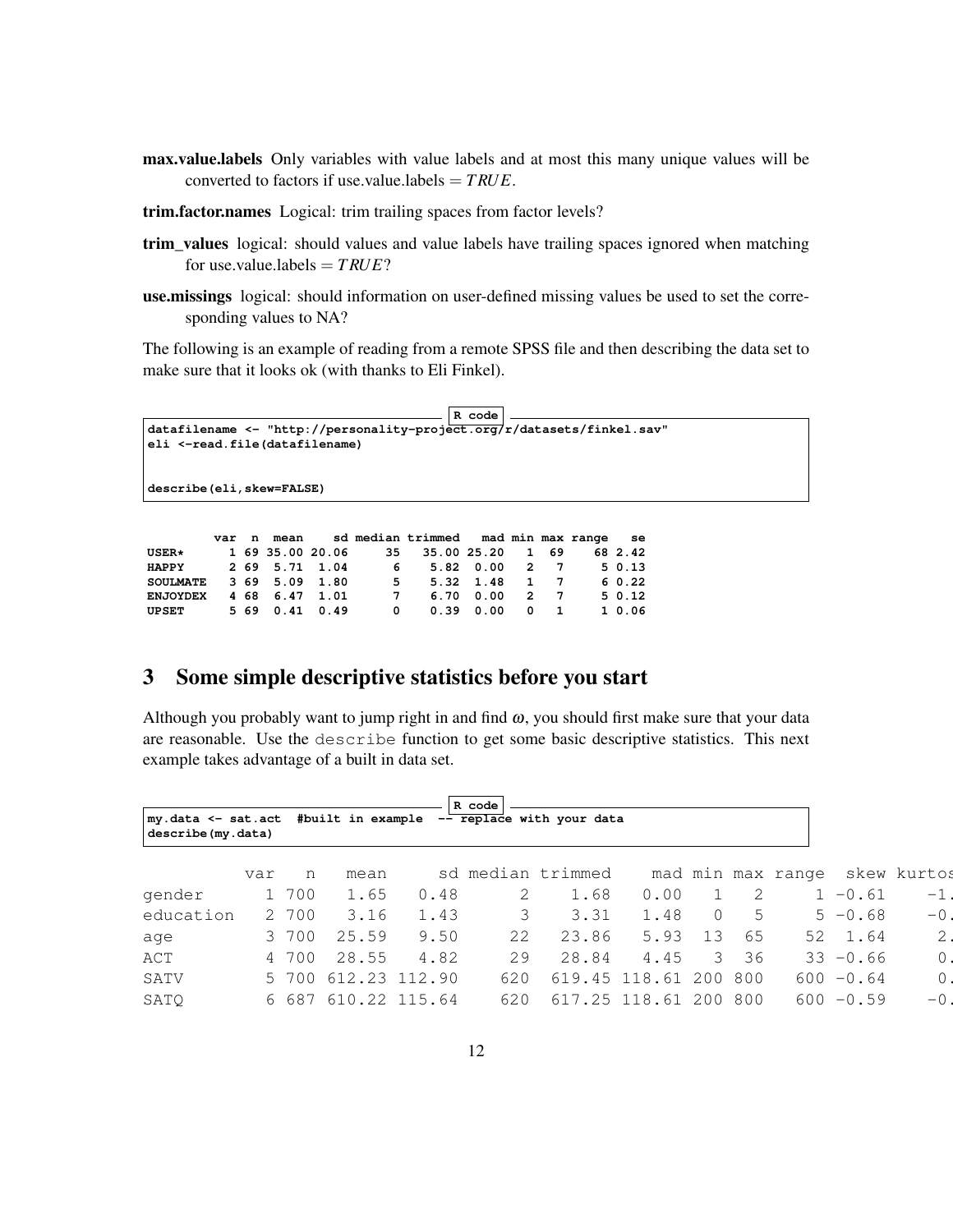There are, of course, all kinds of things you could do with your data at this point, but read about them in the [introductory vignette](http://cran.r-project.org/web/packages/psych/vignettes/intro.pdf) and [more advanced vignette](http://cran.r-project.org/web/packages/psychTools/vignettes/overview.pdf) for the *psych* package,

### 4 Using the **omega** function to find <sup>ω</sup>

Two alternative estimates of reliability that take into account the hierarchical structure of the inventory are McDonald's <sup>ω</sup>*<sup>h</sup>* and <sup>ω</sup>*<sup>t</sup>* (McDonald, 1999; Revelle and Zinbarg, 2009). These may be found using the omega function for an exploratory analysis (See Figure 1) or omegaSem for a confirmatory analysis using the *sem* based upon the exploratory solution from omega.

#### 4.1 Background on the  $\omega$  statistics

McDonald (1999) has proposed coefficient omega (hierarchical) ( $\omega_h$ ) as an estimate of the general factor saturation of a test. [Zinbarg et al.](http://personality-project.org/revelle/publications/zinbarg.revelle.pmet.05.pdf) (2005) compare McDonald's  $\omega_h$  to Cronbach's  $\alpha$  and Revelle's  $\beta$ . They conclude that  $\omega_h$  is the best estimate. (See also Zinbarg et al. (2006) and Revelle and Zinbarg (2009) ).

One way to find  $\omega_h$  is to do a factor analysis of the original data set, rotate the factors obliquely, factor that correlation matrix, do a Schmid-Leiman (schmid) transformation to find general factor loadings, and then find  $\omega_h$ .

 $\omega_h$  differs slightly as a function of how the factors are estimated. Three options are available, the default will do a minimum residual factor analysis, fm="pa" does a principal axes factor analysis (factor.pa), and fm="mle" provides a maximum likelihood solution.

For ability items, it is typically the case that all items will have positive loadings on the general factor. However, for non-cognitive items it is frequently the case that some items are to be scored positively, and some negatively. Although probably better to specify which directions the items are to be scored by specifying a key vector, if flip =TRUE (the default), items will be reversed so that they have positive loadings on the general factor. The keys are reported so that scores can be found using the score.items function. Arbitrarily reversing items this way can overestimate the general factor. (See the example with a simulated circumplex).

The omega function uses exploratory factor analysis to estimate the  $\omega_h$  coefficient. It is important to remember that "A recommendation that should be heeded, regardless of the method chosen to estimate  $\omega_h$ , is to always examine the pattern of the estimated general factor loadings prior to estimating  $\omega_h$ . Such an examination constitutes an informal test of the assumption that there is a latent variable common to all of the scale's indicators that can be conducted even in the context of EFA. If the loadings were salient for only a relatively small subset of the indicators, this would suggest that there is no true general factor underlying the covariance matrix. Just such an informal assumption test would have afforded a great deal of protection against the possibility of misinterpreting the misleading  $\omega_h$  estimates occasionally produced in the simulations reported here." (Zinbarg et al., 2006, p 137).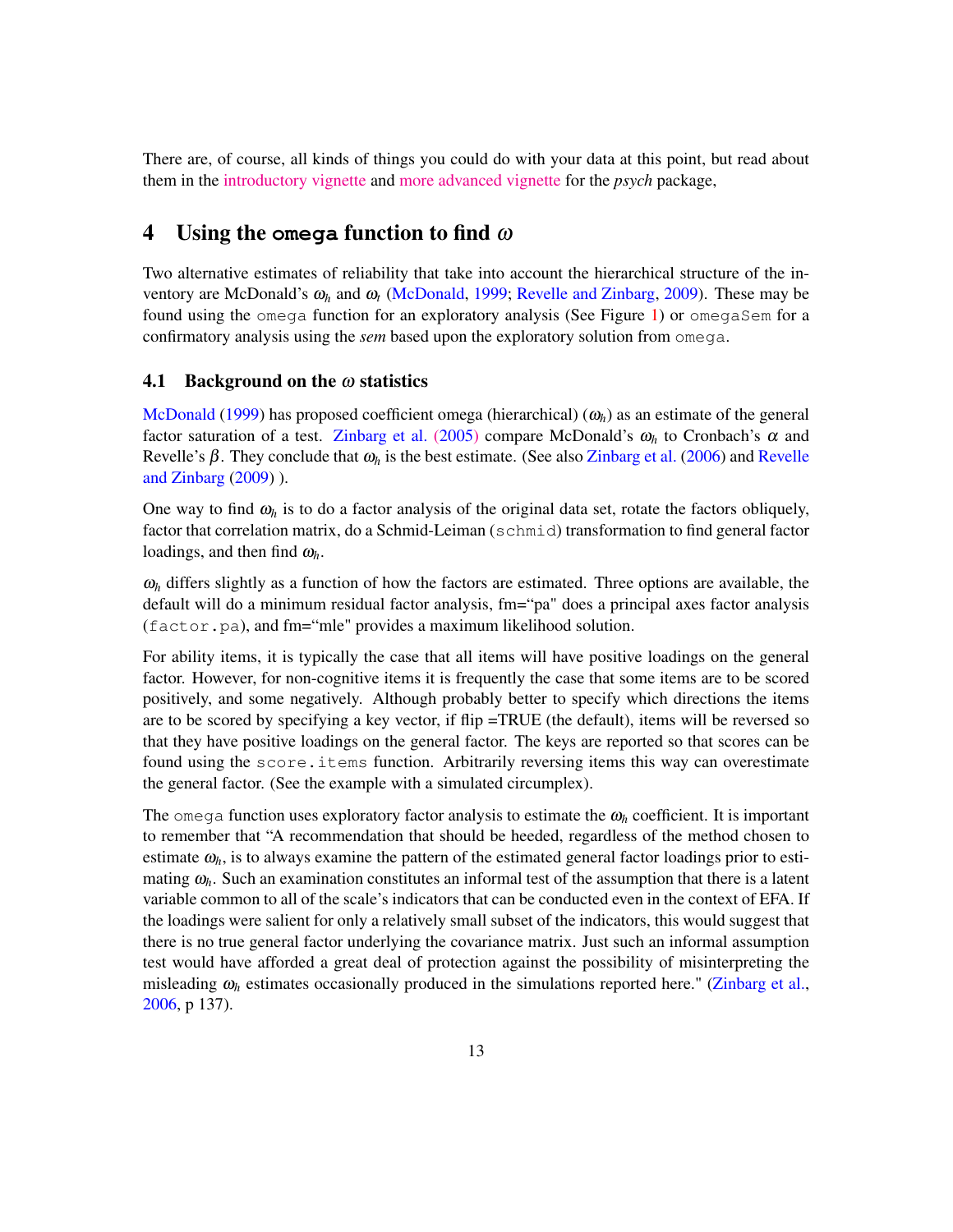Although  $\omega_h$  is uniquely defined only for cases where 3 or more subfactors are extracted, it is sometimes desired to have a two factor solution. By default this is done by forcing the schmid extraction to treat the two subfactors as having equal loadings.

There are three possible options for this condition: setting the general factor loadings between the two lower order factors to be "equal" which will be the  $\sqrt{r_{ab}}$  where  $r_{ab}$  is the oblique correlation between the factors) or to "first" or "second" in which case the general factor is equated with either the first or second group factor. A message is issued suggesting that the model is not really well defined. This solution discussed in Zinbarg et al., 2007. To do this in omega, add the option="first" or option="second" to the call.

Although obviously not meaningful for a 1 factor solution, it is of course possible to find the sum of the loadings on the first (and only) factor, square them, and compare them to the overall matrix variance. This is done, with appropriate complaints.

In addition to  $\omega_h$ , another of McDonald's coefficients is  $\omega_t$ . This is an estimate of the total reliability of a test.

McDonald's  $\omega_t$ , which is similar to Guttman's  $\lambda_6$ , (see  $\texttt{guttman}$ ) uses the estimates of uniqueness  $u^2$  from factor analysis to find  $e_j^2$ . This is based on a decomposition of the variance of a test score,  $V_x$  into four parts: that due to a general factor, *g*, that due to a set of group factors, *f*, (factors common to some but not all of the items), specific factors, *s* unique to each item, and *e*, random error. (Because specific variance can not be distinguished from random error unless the test is given at least twice, some combine these both into error).

Letting  $x = cg + Af + Ds + e$  then the communality of item<sub>j</sub>, based upon general as well as group factors,  $h_j^2 = c_j^2 + \sum f_{ij}^2$  and the unique variance for the item  $u_j^2 = \sigma_j^2 (1 - h_j^2)$  may be used to estimate the test reliability. That is, if  $h_j^2$  is the communality of item<sub>j</sub>, based upon general as well as group factors, then for standardized items,  $e_j^2 = 1 - h_j^2$  and

$$
\omega_t = \frac{1cc'1 + 1AA'1'}{V_x} = 1 - \frac{\sum (1 - h_j^2)}{V_x} = 1 - \frac{\sum u^2}{V_x}
$$

Because  $h_j^2 \ge r_{smc}^2$ ,  $\omega_t \ge \lambda_6$ .

It is important to distinguish here between the two  $\omega$  coefficients of McDonald, 1978 and Equation 6.20a of McDonald, 1999,  $\omega_t$  and  $\omega_h$ . While the former is based upon the sum of squared loadings on all the factors, the latter is based upon the sum of the squared loadings on the general factor.

$$
\omega_h = \frac{1cc'1}{V_x}
$$

Another estimate reported is the omega for an infinite length test with a structure similar to the observed test. This is found by

$$
\omega_{\text{inf}} = \frac{1cc'1}{1cc'1 + 1AA'1'}
$$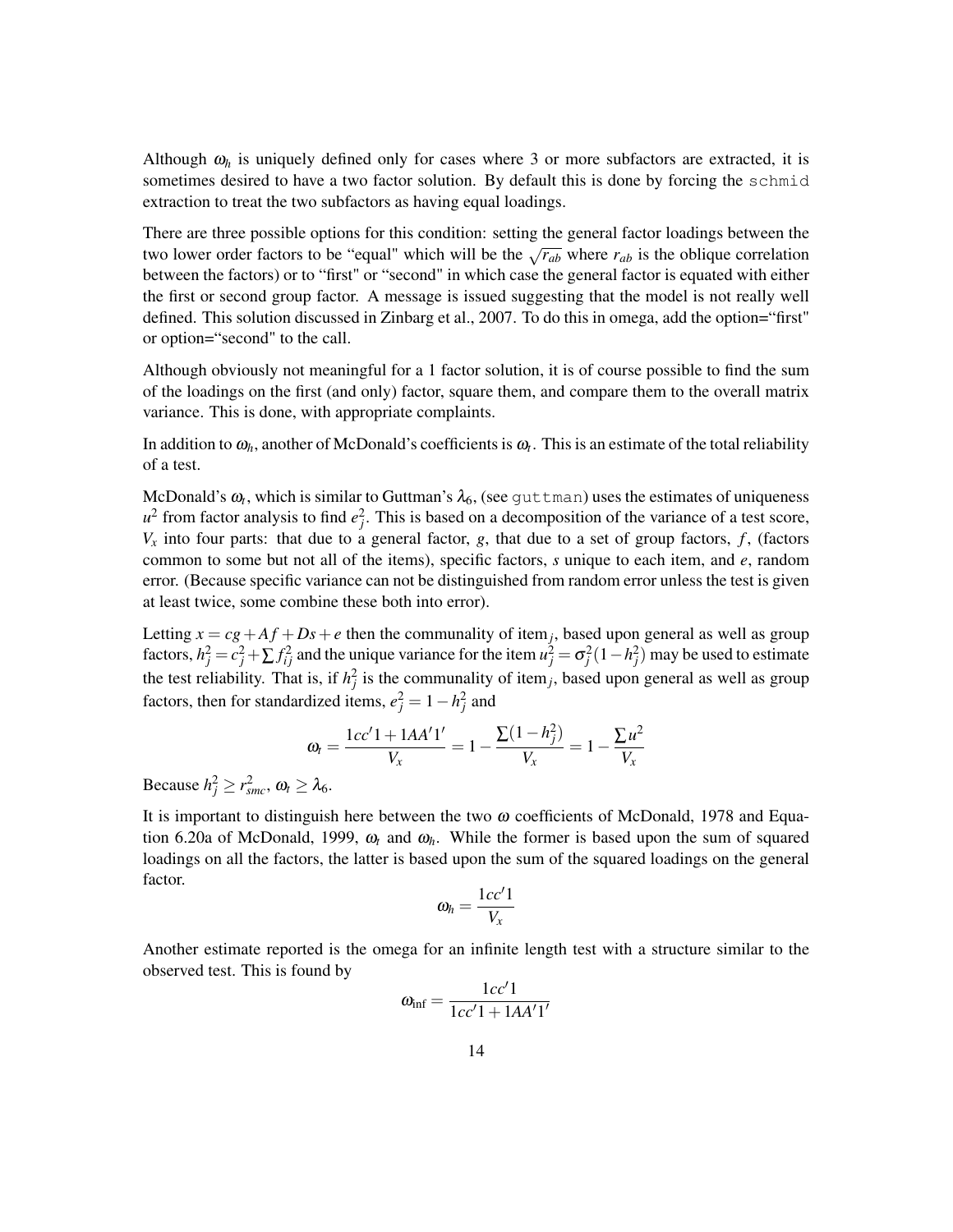It can be shown In the case of simulated variables, that the amount of variance attributable to a general factor  $(\omega_h)$  is quite large, and the reliability of the set of items is somewhat greater than that estimated by  $\alpha$  or  $\lambda_6$ .

#### 4.2 Yet another alternative: Coefficient  $\beta$

 $β$ , an alternative to  $ω<sub>h</sub>$ , is defined as the worst split half reliability (Revelle, 1979). It can be estimated by using iclust (Item Cluster analysis: a hierarchical clustering algorithm). For a very complimentary review of why the iclust algorithm is useful in scale construction, see Cooksey and Soutar (2006). For a discussion of how use iclust see the [factor analysis vignette.](http://cran.r-project.org/web/packages/psychTools/vignettes/factor.pdf)

#### 4.3 Using the **omega** function

 $\Gamma$ 

This is R. Just call it. For the next example, we find  $\omega$  for a data set from Thurstone. To find it for your data, replace Thurstone with my.data.

**R code**

| > omega (Thurstone)                                                        |          |               |                            |  |                       |                             |  |
|----------------------------------------------------------------------------|----------|---------------|----------------------------|--|-----------------------|-----------------------------|--|
| Omega                                                                      |          |               |                            |  |                       |                             |  |
|                                                                            |          |               |                            |  |                       |                             |  |
| Call: omegah (m = m, nfactors = nfactors, fm = fm, key = key, flip = flip, |          |               |                            |  |                       |                             |  |
| digits = digits, title = title, sl = sl, labels = labels,                  |          |               |                            |  |                       |                             |  |
| plot = plot, n.obs = n.obs, rotate = rotate, Phi = Phi, option = option,   |          |               |                            |  |                       |                             |  |
| $covar = covar$ )                                                          |          |               |                            |  |                       |                             |  |
| Alpha:                                                                     |          | 0.89          |                            |  |                       |                             |  |
| G.6:                                                                       |          | 0.91          |                            |  |                       |                             |  |
| Omega Hierarchical: 0.74                                                   |          |               |                            |  |                       |                             |  |
| Omega H asymptotic: 0.79                                                   |          |               |                            |  |                       |                             |  |
| Omega Total                                                                |          | 0.93          |                            |  |                       |                             |  |
| Schmid Leiman Factor loadings greater than 0.2                             |          |               |                            |  |                       |                             |  |
|                                                                            | $\alpha$ |               | $F1*$ $F2*$ $F3*$ h2 u2 p2 |  |                       |                             |  |
| Sentences                                                                  |          | $0.71$ $0.56$ |                            |  | $0.82$ $0.18$ $0.61$  |                             |  |
| Vocabulary 0.73 0.55                                                       |          |               |                            |  |                       | $0.84$ $0.16$ $0.63$        |  |
| Sent.Completion 0.68 0.52                                                  |          |               |                            |  |                       | $0.74$ 0.26 0.63            |  |
| First.Letters 0.65                                                         |          |               | 0.56                       |  |                       | $0.73$ $0.27$ $0.57$        |  |
| Four.Letter.Words 0.62                                                     |          |               | 0.49                       |  |                       | $0.63$ $0.37$ $0.61$        |  |
| Suffixes                                                                   | 0.56     |               | 0.41                       |  |                       | $0.50$ $0.50$ $0.63$        |  |
| Letter.Series 0.59                                                         |          |               |                            |  |                       | $0.62$ $0.73$ $0.27$ $0.48$ |  |
| Pedigrees 0.58 0.24                                                        |          |               |                            |  |                       | $0.34$ $0.51$ $0.49$ $0.66$ |  |
| Letter.Group 0.54                                                          |          |               |                            |  | $0.46$ 0.52 0.48 0.56 |                             |  |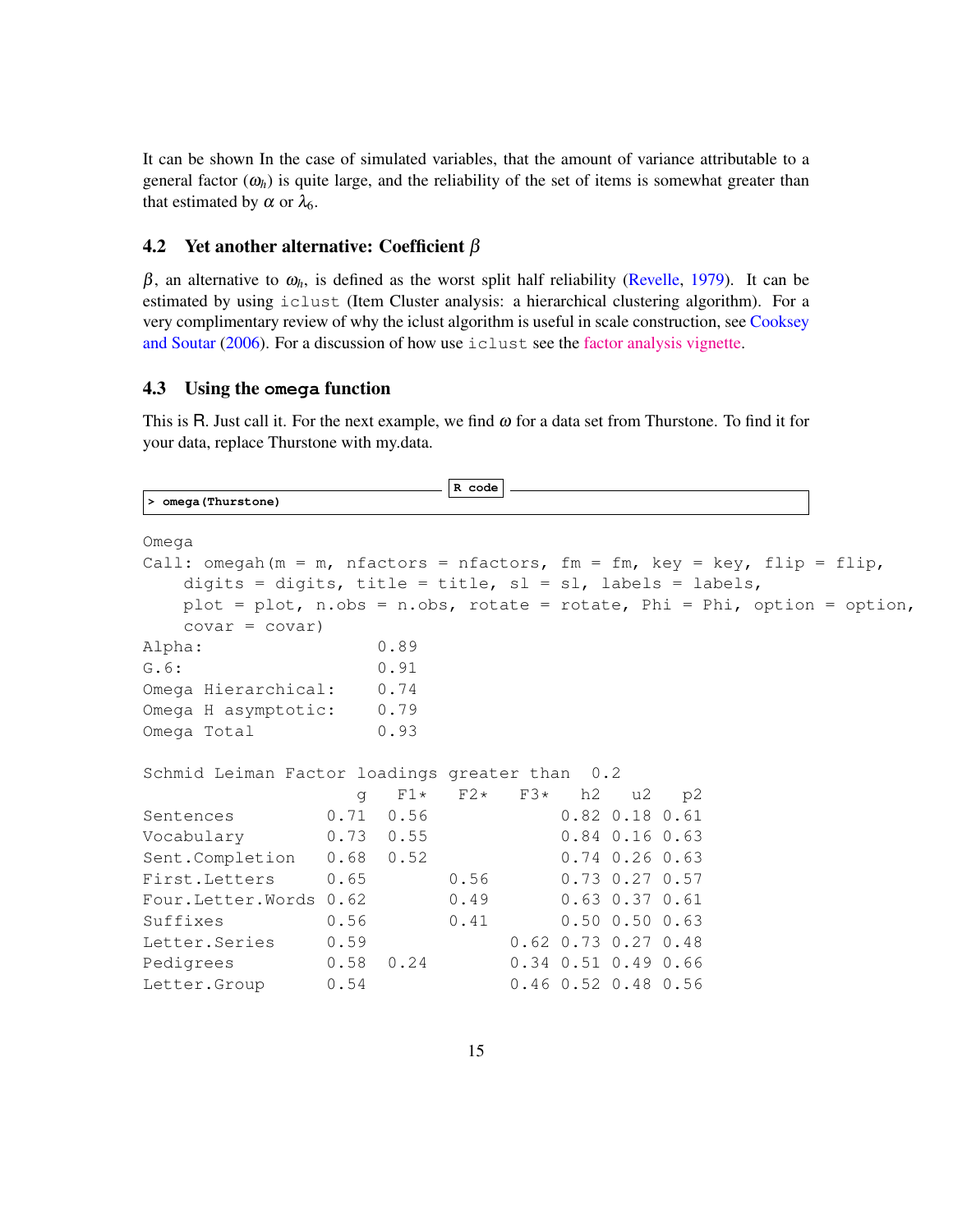With eigenvalues of: g F1\* F2\* F3\* 3.58 0.96 0.74 0.72

qeneral/max  $3.73$  max/min =  $1.34$ mean percent general =  $0.6$  with sd =  $0.05$  and cv of  $0.09$ Explained Common Variance of the general factor = 0.6

The degrees of freedom are 12 and the fit is 0.01

The root mean square of the residuals is 0.01 The df corrected root mean square of the residuals is 0.01

Compare this with the adequacy of just a general factor and no group factors The degrees of freedom for just the general factor are 27 and the fit is 1.48

The root mean square of the residuals is 0.14 The df corrected root mean square of the residuals is 0.16

Measures of factor score adequacy

g F1\* F2\* F3\* Correlation of scores with factors 0.86 0.73 0.72 0.75 Multiple R square of scores with factors 0.74 0.54 0.51 0.57 Minimum correlation of factor score estimates 0.49 0.07 0.03 0.13

Total, General and Subset omega for each subset

|                                                                  |                     | q F1* F2* F3* |  |
|------------------------------------------------------------------|---------------------|---------------|--|
| Omega total for total scores and subscales                       | 0.93 0.92 0.83 0.79 |               |  |
| Omega general for total scores and subscales 0.74 0.58 0.50 0.47 |                     |               |  |
| Omega group for total scores and subscales 0.16 0.34 0.32 0.32   |                     |               |  |

#### **4.4** Find three measures of reliability:  $\omega_h$ ,  $\alpha$ , and  $\omega_t$

In a review of various measures of reliability, Revelle and Condon (2019) suggest that one should routinely report 3 estimates of internal consistency ( $ω<sub>h</sub>$ ,  $α$ , and  $ω<sub>t</sub>$ ). As an example, they use 10 items to measure anxiety taken from the state anxiety data set (sai in the *psychTools* package. First examine the descriptive statistics and then find and summarize the omega for these data. By inspection of the correlation matrix, it seems as if there are two group factors (tension and calmness) as well as an overall general factor of anxiety. We use a two factor solution to better represent the results (Figure 2).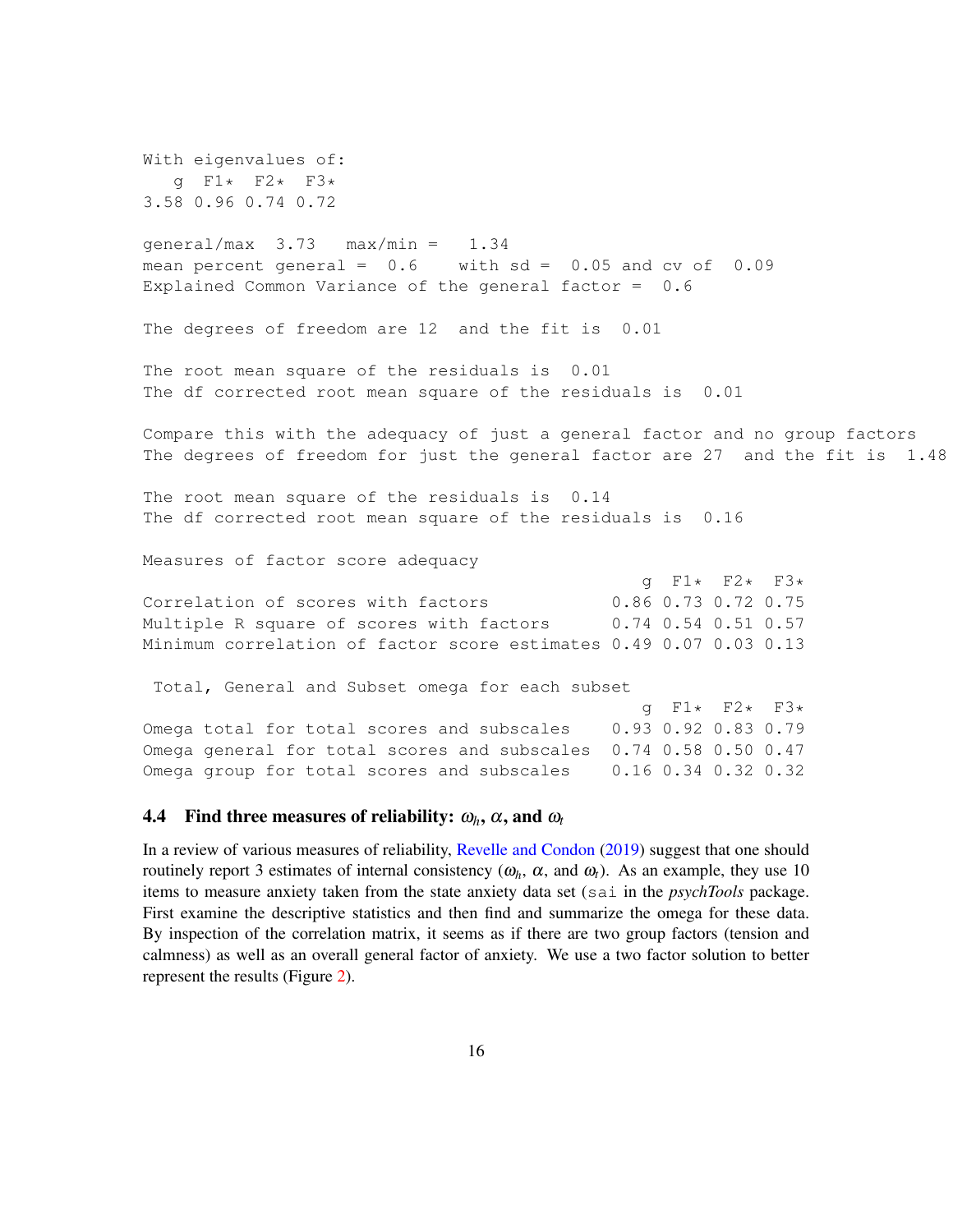|                                                                                       |      |                       |        |      | R code                                  |                                                            |      |              |      |        |            |               |
|---------------------------------------------------------------------------------------|------|-----------------------|--------|------|-----------------------------------------|------------------------------------------------------------|------|--------------|------|--------|------------|---------------|
| > anxiety <- sai[c("anxious", "jittery",<br>"confident", "content", "relaxed") ]<br>+ |      |                       |        |      |                                         | "nervous", "tense", "upset", "at.ease",                    |      |              |      | "calm" |            |               |
| > describe (anxiety)                                                                  |      |                       |        |      |                                         |                                                            |      |              |      |        |            |               |
|                                                                                       |      |                       |        |      |                                         |                                                            |      |              |      |        |            |               |
|                                                                                       | vars |                       | n mean |      |                                         | sd median trimmed mad min max range                        |      |              |      |        |            | skew kurtosis |
| anxious                                                                               |      | 1 5317 1.69 0.84      |        |      | $\mathbf{1}$                            | 1.57 0.00                                                  |      | $\mathbf{1}$ | 4    | 3      | 1.03       | 0.25          |
| jittery                                                                               |      | 2 5291 1.51 0.81      |        |      | $\mathbf{1}$                            | 1.34 0.00                                                  |      | $\mathbf{1}$ | 4    | 3      | 1.55       | 1.61          |
| nervous                                                                               |      | 3 5297 1.43 0.71      |        |      | $\mathbf 1$                             | 1.28 0.00                                                  |      | $\mathbf{1}$ | 4    | 3      | 1.64       | 2.15          |
| tense                                                                                 |      | 4 5338 1.65 0.84      |        |      | $\mathbf{1}$                            | 1.51 0.00                                                  |      | $\mathbf{1}$ | 4    | 3      | 1.13       | 0.41          |
| upset                                                                                 |      | 5 5330 1.37 0.70      |        |      | $\mathbf{1}$                            | $1.21 \ 0.00$                                              |      | $\mathbf{1}$ | 4    | 3      | 1.98       | 3.45          |
| at.ease                                                                               |      | 6 5334 2.60 0.89      |        |      | 3                                       | 2.62 1.48                                                  |      | $\mathbf{1}$ | 4    | 3      | 0.03       | $-0.78$       |
| calm                                                                                  |      | 7 5345 2.73 0.89      |        |      | 3                                       | 2.75 1.48                                                  |      | $\mathbf{1}$ | 4    |        | $3 - 0.01$ | $-0.94$       |
| confident                                                                             |      | 8 5302 2.68 0.91      |        |      | 3                                       | 2.73 1.48                                                  |      | $\mathbf{1}$ | 4    |        | $3 - 0.14$ | $-0.80$       |
| content                                                                               |      | 9 5275 2.48 0.93      |        |      | 2                                       | 2.47 1.48                                                  |      | $\mathbf{1}$ | 4    | 3      | 0.06       | $-0.85$       |
| relaxed                                                                               |      | 10 5280 2.48 0.90     |        |      | $\mathcal{D}$                           | 2.48 1.48                                                  |      | $\mathbf{1}$ | 4    | 3      | 0.10       | $-0.75$       |
| > lowerCor(anxiety)                                                                   |      |                       |        |      | R code                                  |                                                            |      |              |      |        |            |               |
|                                                                                       |      |                       |        |      |                                         |                                                            |      |              |      |        |            |               |
|                                                                                       |      |                       |        |      |                                         | anxis jttry nervs tense upset at.es calm cnfdn cntnt relxd |      |              |      |        |            |               |
| anxious                                                                               | 1.00 |                       |        |      |                                         |                                                            |      |              |      |        |            |               |
| jittery                                                                               | 0.58 | 1.00                  |        |      |                                         |                                                            |      |              |      |        |            |               |
| nervous                                                                               | 0.58 | 0.60                  |        | 1.00 |                                         |                                                            |      |              |      |        |            |               |
| tense                                                                                 | 0.59 | 0.56                  |        | 0.63 | 1.00                                    |                                                            |      |              |      |        |            |               |
| upset                                                                                 | 0.33 | 0.22                  |        | 0.39 | 0.47                                    | 1.00                                                       |      |              |      |        |            |               |
| at.ease                                                                               |      |                       |        |      | $-0.33 -0.34 -0.37 -0.47 -0.36$         | 1.00                                                       |      |              |      |        |            |               |
| calm                                                                                  |      |                       |        |      | $-0.37 -0.40 -0.38 -0.49 -0.32$         | 0.70                                                       | 1.00 |              |      |        |            |               |
| confident $-0.06 -0.05 -0.14 -0.17 -0.26$                                             |      |                       |        |      |                                         | 0.47                                                       | 0.36 |              | 1.00 |        |            |               |
| content                                                                               |      |                       |        |      | $-0.18$ $-0.15$ $-0.22$ $-0.32$ $-0.37$ | 0.60                                                       | 0.52 |              | 0.56 | 1.00   |            |               |
| relaxed                                                                               |      |                       |        |      | $-0.34 -0.39 -0.37 -0.48 -0.33$         | 0.69                                                       | 0.70 |              | 0.41 | 0.59   | 1.00       |               |
| > om <- omega (anxiety, 2) #specify a two factor solution                             |      |                       |        |      | R code                                  |                                                            |      |              |      |        |            |               |
| > summary (om)                                                                        |      | #summarize the output |        |      |                                         |                                                            |      |              |      |        |            |               |

Omega

| omega (m = anxiety, nfactors = 2) |      |  |
|-----------------------------------|------|--|
| Alpha:                            | 0.87 |  |
| G.6:                              | 0.89 |  |
| Omega Hierarchical:               | 0.57 |  |
| Omega H asymptotic:               | 0.62 |  |
| Omega Total                       | 0.91 |  |
|                                   |      |  |

With eigenvalues of: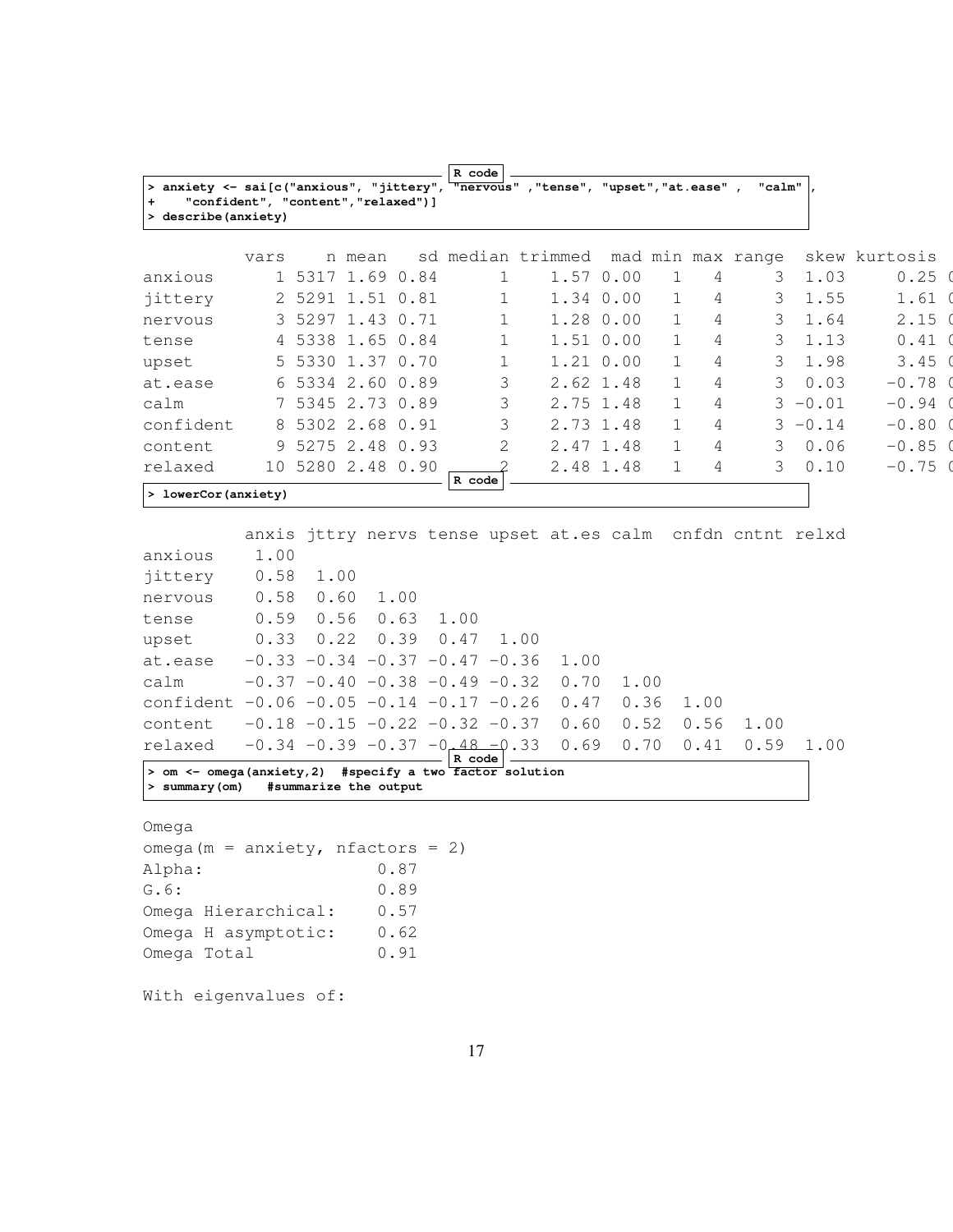```
g F1* F2*
2.7 1.5 1.4
The degrees of freedom for the model is 26 and the fit was 0.24
The number of observations was 5378 with Chi Square = 1298.24 with prob < 0
The root mean square of the residuals is 0.04
The df corrected root mean square of the residuals is 0.06
RMSEA and the 0.9 confidence intervals are 0.095 0.091 0.1
BIC = 1074.89Explained Common Variance of the general factor = 0.48
Total, General and Subset omega for each subset
                                                g F1* F2*
Omega total for total scores and subscales 0.91 0.86 0.85
Omega general for total scores and subscales 0.57 0.44 0.40
Omega group for total scores and subscales 0.29 0.42 0.45
pdf
 2
```
#### 4.5 Estimating <sup>ω</sup>*<sup>h</sup>* using a direct Schmid-Leiman transformation

The omegaDirect function uses Niels Waller's algorithm for finding a g factor directly without extracting a higher order model (Waller, 2017). This has the advantage that it will work cleanly for data with just 2 group factors. Unfortunately, it will produce non-zero estimates for omega even if there is no general factor.

```
R code
> om <- omegaDirect(Thurstone)
> om
Call: omegaDirect(m = Thurstone)
Omega from direct Schmid Leiman = 0.7
Call: omegaDirect(m = Thurstone)
Standardized loadings (pattern matrix) based upon correlation matrix
                    g F1* F2* F3* h2 u2
Sentences 0.68 0.59 0.01 0.08 0.82 0.18
Vocabulary 0.70 0.58 0.08 0.03 0.84 0.16
Sent.Completion 0.66 0.55 0.05 0.05 0.74 0.26
First.Letters 0.62 0.02 0.58 0.03 0.73 0.27
```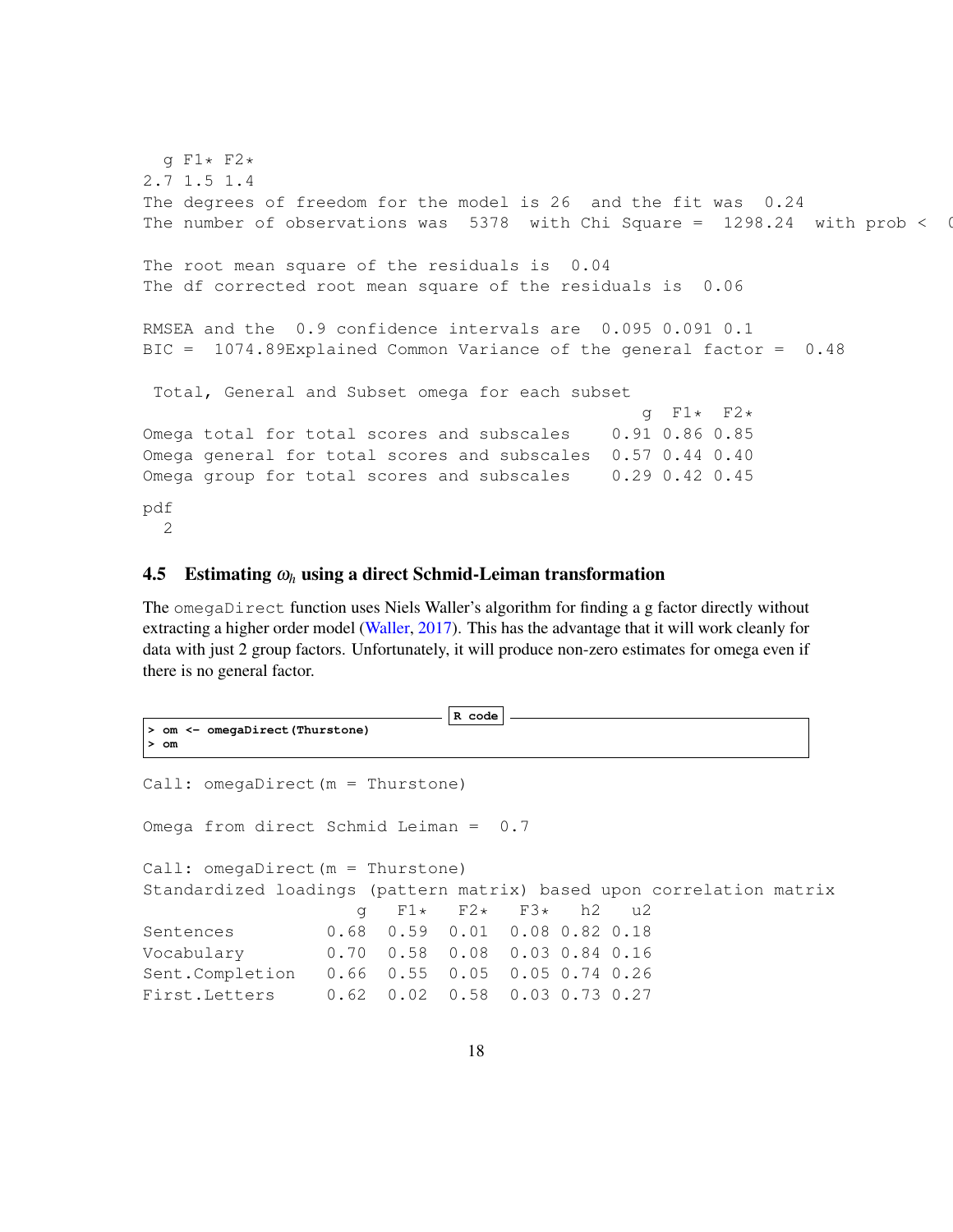## Omega analysis of two factors of anxiety



Figure 2: An omega solution for 10 anxiety items with two group factors. See Revelle and Condon (2019) for more measures of reliability for this data set.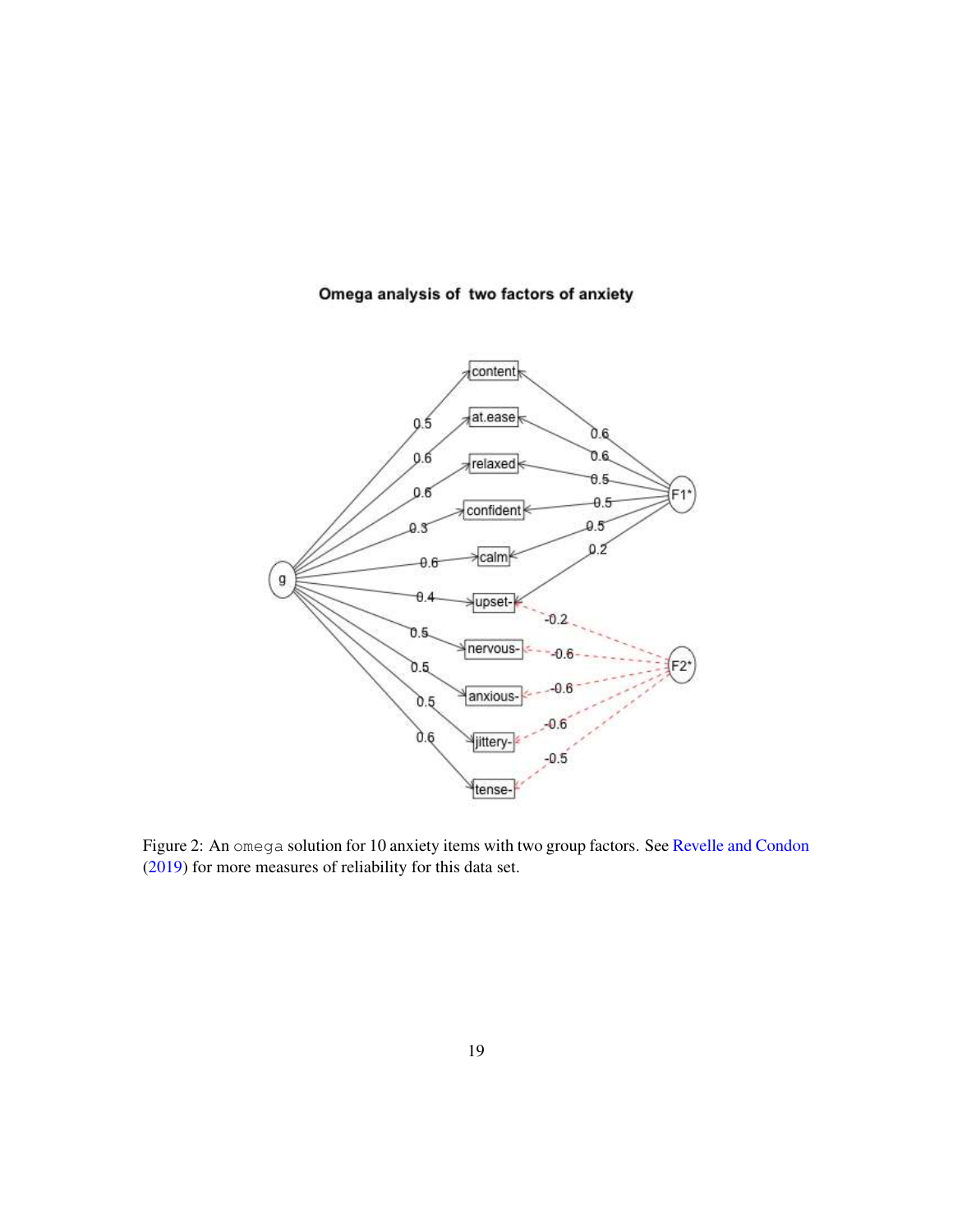Four.Letter.Words 0.60 0.00 0.51 0.10 0.63 0.37 Suffixes 0.54 0.13 0.43 -0.03 0.50 0.50 Letter.Series 0.59 -0.01 -0.02 0.62 0.73 0.27 Pedigrees 0.57 0.23 -0.02 0.36 0.51 0.49 Letter.Group 0.54 -0.06 0.14 0.46 0.52 0.48 q F1 $\star$  F2 $\star$  F3 $\star$ SS loadings 3.39 1.06 0.81 0.74 Proportion Var 0.38 0.12 0.09 0.08 Cumulative Var 0.38 0.49 0.58 0.67 Proportion Explained 0.56 0.18 0.14 0.12 Cumulative Proportion 0.56 0.74 0.88 1.00 With eigenvalues of: g F1\* F2\* F3\* 3.39 1.06 0.81 0.74 The degrees of freedom for the model is 12 and the fit was 0.01 The root mean square of the residuals is 0.01 The df corrected root mean square of the residuals is 0.01 Total, General and Subset omega for each subset g F1\* F2\* F3\* Omega total for total scores and subscales 0.93 0.92 0.82 0.79 Omega general for total scores and subscales 0.70 0.53 0.47 0.46 Omega group for total scores and subscales 0.17 0.38 0.35 0.33 pdf 2

#### 4.6 Estimating <sup>ω</sup>*<sup>h</sup>* using Confirmatory Factor Analysis

The omegaSem function will do an exploratory analysis and then take the highest loading items on each factor and do a confirmatory factor analysis using the *lavaan* package. These results can produce slightly different estimates of <sup>ω</sup>*h*, primarily because cross loadings are modeled as part of the general factor.

We use a classic data set from Holzinger and Swineford, some of the tests of which are included in the *lavaan* package. This analysis allows us to examine the hierarchical structure of these ability tests. The data are taken from the holzinger.swineford data set in the *psychTools* package.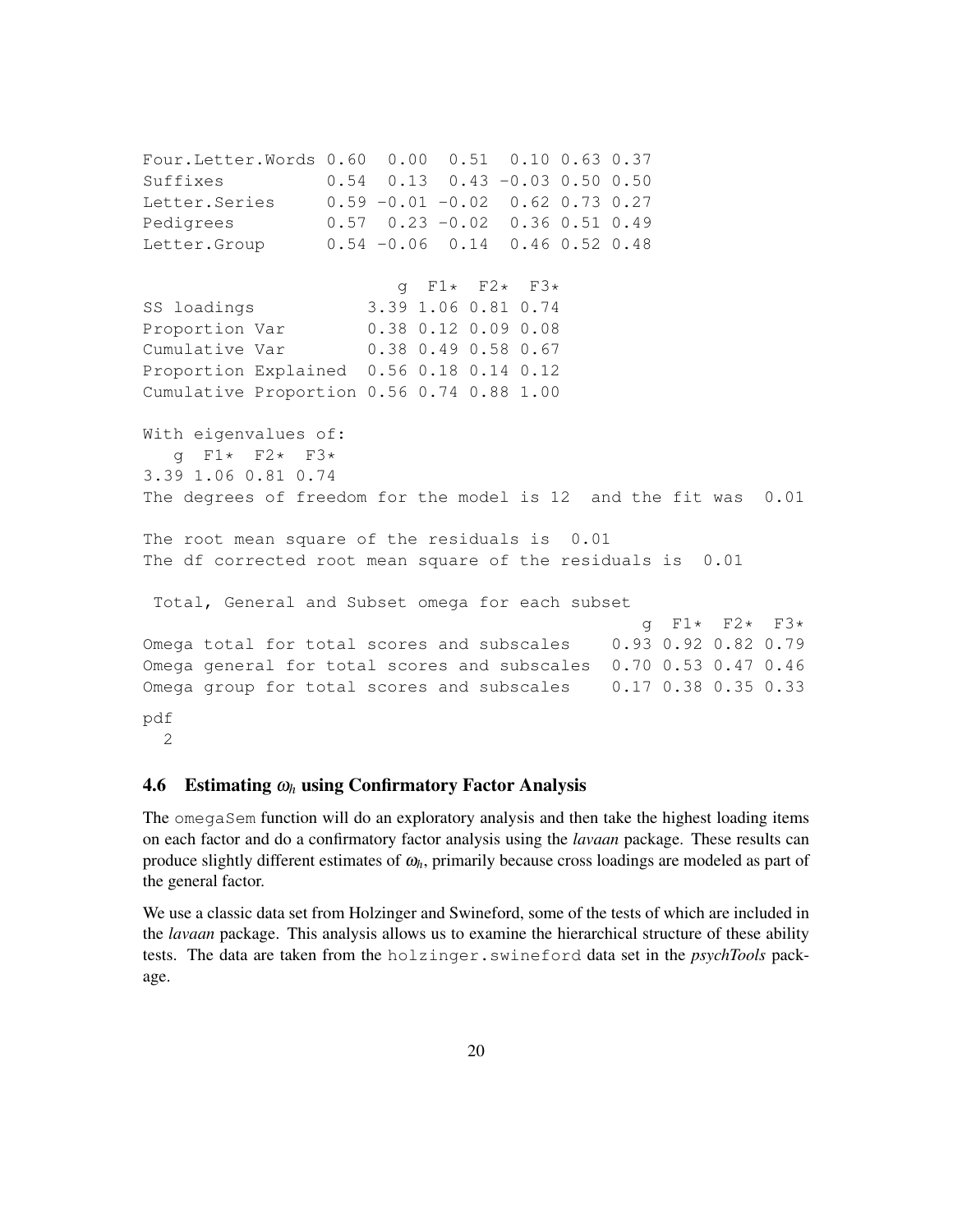#### **Direct Schmid Leihman solution**



Figure 3: The Direct Schmid Leiman solution is taken from an algorithm by Waller (2017). Compare this solution to Figure 1.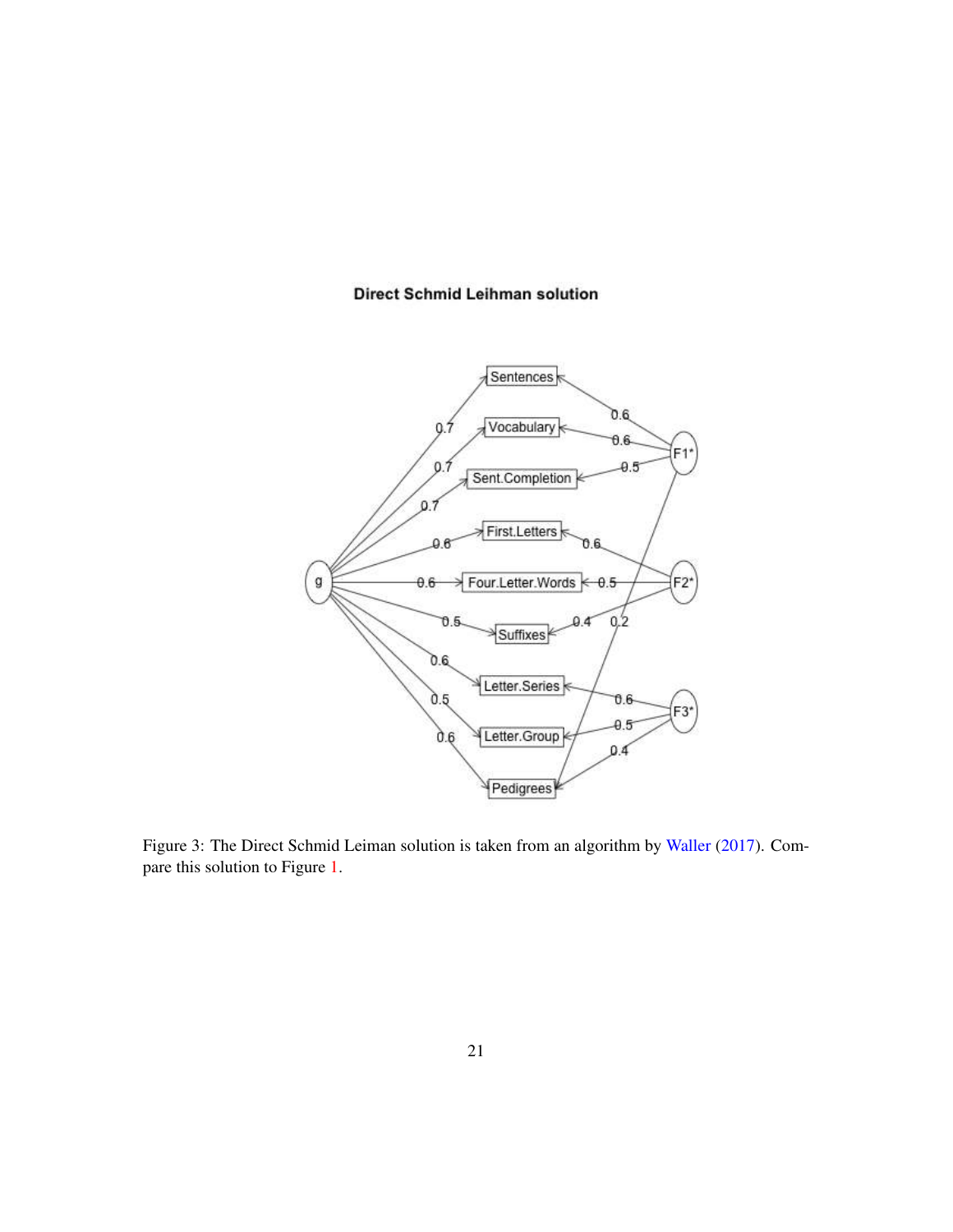|                                                                                      |      |       |       | R code |       |                             |                      |    |                                                                             |
|--------------------------------------------------------------------------------------|------|-------|-------|--------|-------|-----------------------------|----------------------|----|-----------------------------------------------------------------------------|
| > om <- omega (holzinger.swineford[8:31], $\overline{4}$ ) #the exploratory solution |      |       |       |        |       |                             |                      |    |                                                                             |
|                                                                                      |      |       |       |        |       |                             |                      |    |                                                                             |
| Omega<br>Call: omegah (m = m, nfactors = nfactors, fm = fm, key = key, flip = flip,  |      |       |       |        |       |                             |                      |    |                                                                             |
| digits = digits, title = title, sl = sl, labels = labels,                            |      |       |       |        |       |                             |                      |    |                                                                             |
|                                                                                      |      |       |       |        |       |                             |                      |    | plot = plot, $n.obs = n.obs$ , rotate = rotate, Phi = Phi, option = option, |
| $covar = covar$ )                                                                    |      |       |       |        |       |                             |                      |    |                                                                             |
| Alpha:                                                                               |      | 0.89  |       |        |       |                             |                      |    |                                                                             |
| G.6:                                                                                 |      | 0.92  |       |        |       |                             |                      |    |                                                                             |
| Omega Hierarchical:                                                                  |      | 0.58  |       |        |       |                             |                      |    |                                                                             |
| Omega H asymptotic:                                                                  |      | 0.63  |       |        |       |                             |                      |    |                                                                             |
| Omega Total                                                                          |      | 0.92  |       |        |       |                             |                      |    |                                                                             |
|                                                                                      |      |       |       |        |       |                             |                      |    |                                                                             |
| Schmid Leiman Factor loadings greater than                                           |      |       |       |        |       | 0.2                         |                      |    |                                                                             |
|                                                                                      | g    | $F1*$ | $F2*$ | $F3*$  | $F4*$ | h2                          | u2                   | p2 |                                                                             |
| t01_visperc                                                                          | 0.49 |       | 0.47  |        |       |                             | $0.47$ 0.53 0.50     |    |                                                                             |
| t02_cubes                                                                            | 0.29 |       | 0.42  |        |       |                             | 0.28 0.72 0.30       |    |                                                                             |
| t03_frmbord                                                                          | 0.29 |       | 0.35  |        |       |                             | $0.22$ 0.78 0.39     |    |                                                                             |
| t04_lozenges                                                                         | 0.40 |       | 0.52  |        |       |                             | $0.44$ 0.56 0.37     |    |                                                                             |
| t05_geninfo                                                                          | 0.44 | 0.70  |       |        |       |                             | $0.69$ $0.31$ $0.28$ |    |                                                                             |
| t06_paracomp                                                                         | 0.49 | 0.66  |       |        |       |                             | $0.67$ 0.33 0.36     |    |                                                                             |
| t07_sentcomp                                                                         | 0.44 | 0.76  |       |        |       |                             | $0.78$ 0.22 0.25     |    |                                                                             |
| t08_wordclas                                                                         | 0.47 | 0.57  |       |        |       |                             | $0.55$ 0.45 0.41     |    |                                                                             |
| t09_wordmean                                                                         | 0.51 | 0.67  |       |        |       |                             | $0.71$ $0.29$ $0.36$ |    |                                                                             |
| t10_addition                                                                         | 0.29 |       |       | 0.71   |       |                             | $0.62$ $0.38$ $0.14$ |    |                                                                             |
| $t11$ _code                                                                          | 0.45 |       |       | 0.47   |       |                             | $0.47$ 0.53 0.43     |    |                                                                             |
| t12_countdot                                                                         | 0.34 |       |       | 0.57   |       |                             | $0.46$ $0.54$ $0.26$ |    |                                                                             |
| t13_sccaps                                                                           | 0.42 |       | 0.29  | 0.44   |       |                             | $0.43$ 0.57 0.41     |    |                                                                             |
| t14_wordrecg                                                                         | 0.32 |       |       |        |       | $0.57$ 0.43 0.57 0.24       |                      |    |                                                                             |
| t15_numbrecq                                                                         | 0.26 |       |       |        |       | $0.51$ $0.35$ $0.65$ $0.19$ |                      |    |                                                                             |
| t16_figrrecg                                                                         | 0.45 |       | 0.25  |        |       | $0.38$ 0.41 0.59 0.50       |                      |    |                                                                             |
| t17_objnumb                                                                          | 0.30 |       |       | 0.24   |       | $0.46$ $0.39$ $0.61$ $0.24$ |                      |    |                                                                             |
| t18_numbfig                                                                          | 0.34 |       |       |        |       | 0.36 0.27 0.73 0.42         |                      |    |                                                                             |
| t19_figword                                                                          | 0.36 |       |       |        |       | 0.27 0.23 0.77 0.55         |                      |    |                                                                             |
| t20_deduction 0.45                                                                   |      |       | 0.32  |        |       |                             | $0.38$ 0.62 0.53     |    |                                                                             |
| t21_numbpuzz                                                                         | 0.50 |       | 0.29  | 0.25   |       |                             | $0.41$ 0.59 0.60     |    |                                                                             |
| t22_probreas                                                                         | 0.49 | 0.34  | 0.27  |        |       |                             | $0.43$ 0.57 0.55     |    |                                                                             |
| t23_series                                                                           | 0.56 | 0.24  | 0.38  |        |       |                             | $0.52$ 0.48 0.59     |    |                                                                             |
| t24_woody                                                                            | 0.49 | 0.30  |       | 0.25   |       |                             | $0.42$ 0.58 0.57     |    |                                                                             |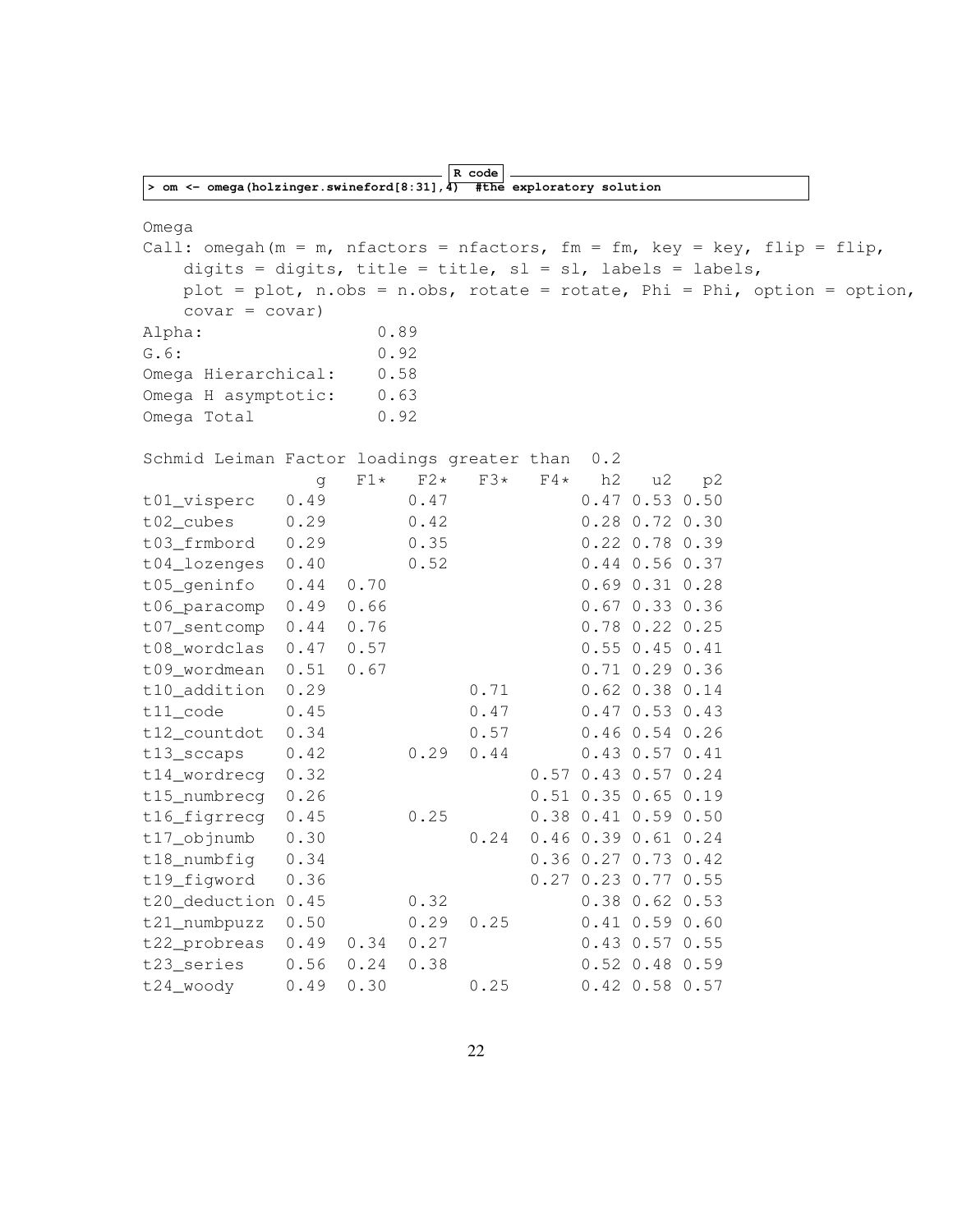With eigenvalues of: g F1\* F2\* F3\* F4\* 4.2 2.7 1.4 1.5 1.3  $general/max$  1.57  $max/min = 2.12$ mean percent general =  $0.39$  with sd =  $0.14$  and cv of  $0.34$ Explained Common Variance of the general factor = 0.38 The degrees of freedom are 186 and the fit is 0.92 The number of observations was  $301$  with Chi Square = 264.96 with prob < 0.0013 The root mean square of the residuals is 0.03 The df corrected root mean square of the residuals is 0.04 RMSEA index = 0.037 and the 10 % confidence intervals are 0.027 0.048  $BIC = -796.56$ Compare this with the adequacy of just a general factor and no group factors The degrees of freedom for just the general factor are 252 and the fit is  $4.67$ The number of observations was 301 with Chi Square = 1357.46 with prob < 16 The root mean square of the residuals is 0.15 The df corrected root mean square of the residuals is 0.15 RMSEA index = 0.121 and the 10 % confidence intervals are 0.115 0.127  $BIC = -80.73$ Measures of factor score adequacy g F1\* F2\* F3\* F4\* Correlation of scores with factors 0.77 0.86 0.74 0.82 0.76 Multiple R square of scores with factors 0.59 0.73 0.55 0.68 0.58 Minimum correlation of factor score estimates 0.17 0.47 0.09 0.36 0.17 Total, General and Subset omega for each subset g F1\* F2\* F3\* F4\*<br>0.92 0.90 0.77 0.77 0.71 Omega total for total scores and subscales Omega general for total scores and subscales 0.58 0.37 0.41 0.25 0.28 Omega group for total scores and subscales 0.21 0.53 0.35 0.52 0.44 **R code > omegaSem(holzinger.swineford[8:31],4) #the confirmatory solution** Call: omegaSem(m = holzinger.swineford[8:31], nfactors = 4)

23

Omega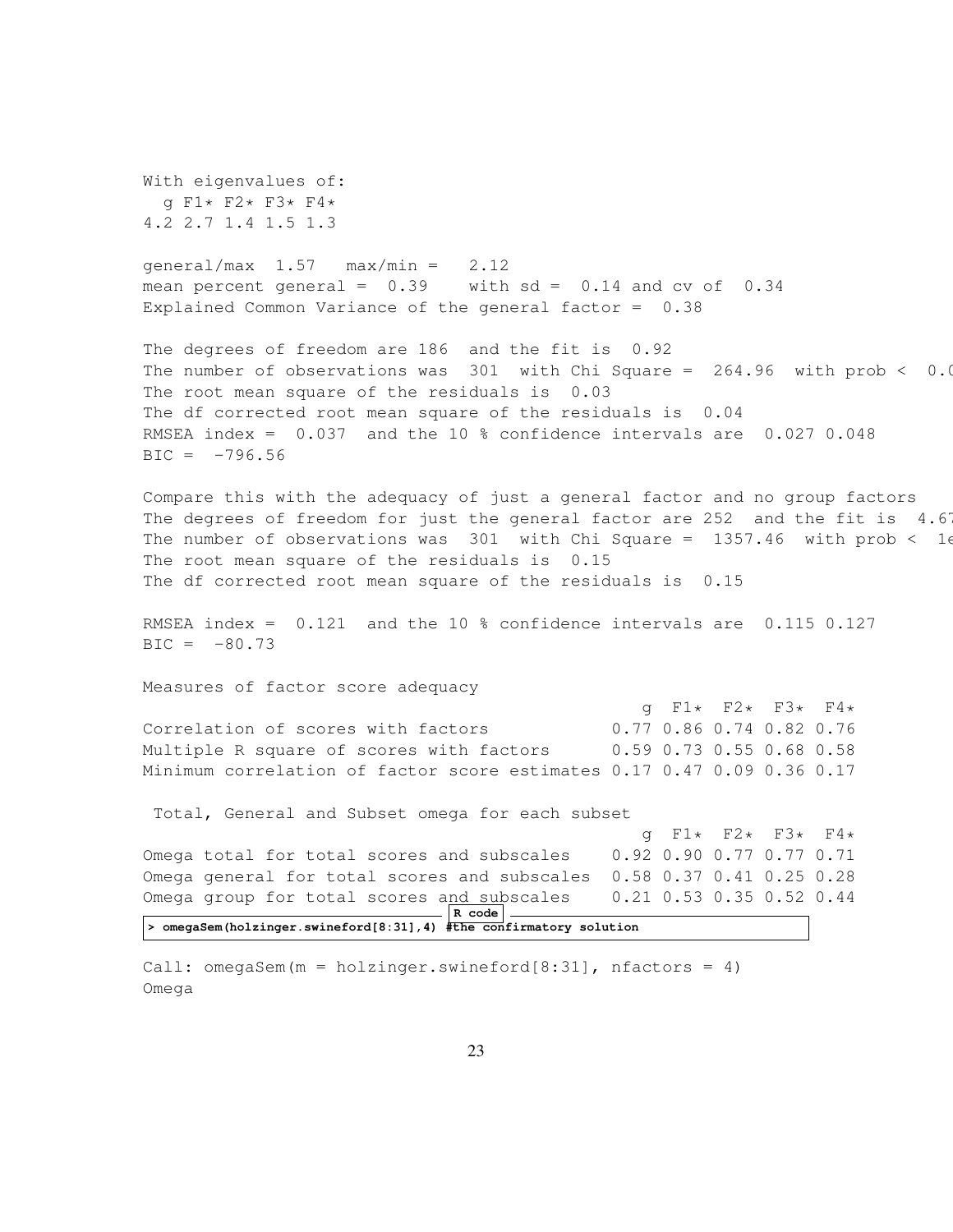Call: omegah(m = m, nfactors = nfactors, fm = fm, key = key, flip = flip, digits = digits, title = title,  $sl = sl$ , labels = labels, plot = plot, n.obs = n.obs, rotate = rotate, Phi = Phi, option = option,  $covar = covar$ ) Alpha: 0.89 G.6: 0.92 Omega Hierarchical: 0.58 Omega H asymptotic: 0.63 Omega Total 0.92 Schmid Leiman Factor loadings greater than 0.2 g F1\* F2\* F3\* F4\* h2 u2 p2 t01\_visperc 0.49 0.47 0.47 0.53 0.50 t02\_cubes 0.29 0.42 0.28 0.72 0.30 t03\_frmbord 0.29 0.35 0.22 0.78 0.39 t04\_lozenges 0.40 0.52 0.44 0.56 0.37 t05\_geninfo 0.44 0.70 0.69 0.31 0.28 t06\_paracomp 0.49 0.66 0.67 0.33 0.36 t07\_sentcomp 0.44 0.76 0.78 0.22 0.25 t08\_wordclas 0.47 0.57 0.55 0.45 0.41 t09\_wordmean 0.51 0.67 0.71 0.29 0.36 t10\_addition 0.29 0.71 0.62 0.38 0.14 t11 code 0.45 0.47 0.47 0.53 0.43 t12\_countdot 0.34 0.57 0.46 0.54 0.26 t13\_sccaps 0.42 0.29 0.44 0.43 0.57 0.41 t14\_wordrecg 0.32 0.57 0.43 0.57 0.24 t15\_numbrecg 0.26 0.51 0.35 0.65 0.19 t16\_figrrecg 0.45 0.25 0.38 0.41 0.59 0.50 t17\_objnumb 0.30 0.24 0.46 0.39 0.61 0.24 t18\_numbfig 0.34 0.36 0.27 0.73 0.42 t19\_figword 0.36 0.27 0.23 0.77 0.55 t20\_deduction 0.45 0.32 0.38 0.62 0.53 t21\_numbpuzz 0.50 0.29 0.25 0.41 0.59 0.60 t22\_probreas 0.49 0.34 0.27 0.43 0.57 0.55 t23\_series 0.56 0.24 0.38 0.52 0.48 0.59 t24\_woody 0.49 0.30 0.25 0.42 0.58 0.57 With eigenvalues of:

g F1\* F2\* F3\* F4\*

4.2 2.7 1.4 1.5 1.3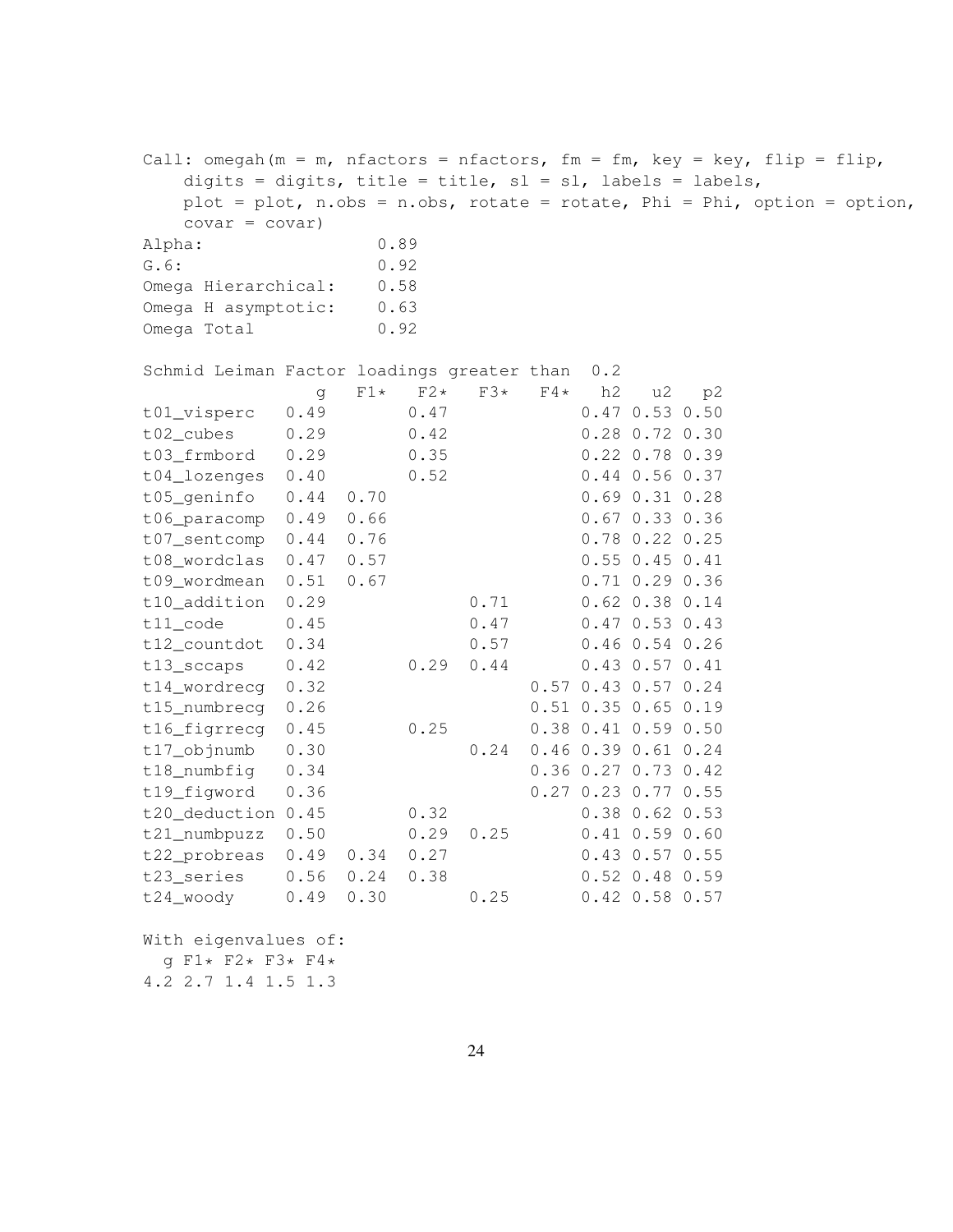qeneral/max  $1.57$  max/min =  $2.12$ mean percent general =  $0.39$  with sd =  $0.14$  and cv of  $0.34$ Explained Common Variance of the general factor = 0.38 The degrees of freedom are 186 and the fit is 0.92 The number of observations was  $301$  with Chi Square = 264.96 with prob < 0.0013 The root mean square of the residuals is 0.03 The df corrected root mean square of the residuals is 0.04 RMSEA index = 0.037 and the 10 % confidence intervals are 0.027 0.048  $BIC = -796.56$ Compare this with the adequacy of just a general factor and no group factors The degrees of freedom for just the general factor are 252 and the fit is  $4.67$ The number of observations was 301 with Chi Square = 1357.46 with prob < 16 The root mean square of the residuals is 0.15 The df corrected root mean square of the residuals is 0.15 RMSEA index = 0.121 and the 10 % confidence intervals are 0.115 0.127  $BIC = -80.73$ Measures of factor score adequacy g F1\* F2\* F3\* F4\* Correlation of scores with factors 0.77 0.86 0.74 0.82 0.76 Multiple R square of scores with factors 0.59 0.73 0.55 0.68 0.58 Minimum correlation of factor score estimates 0.17 0.47 0.09 0.36 0.17 Total, General and Subset omega for each subset g F1\* F2\* F3\* F4\* Omega total for total scores and subscales 0.92 0.90 0.77 0.77 0.71 Omega general for total scores and subscales 0.58 0.37 0.41 0.25 0.28 Omega group for total scores and subscales 0.21 0.53 0.35 0.52 0.44 The following analyses were done using the lavaan package Omega Hierarchical from a confirmatory model using sem = 0.77 Omega Total from a confirmatory model using sem = 0.92 With loadings of g F1\* F2\* F3\* F4\* h2 u2 p2 t01\_visperc 0.56 0.40 0.47 0.53 0.67 t02\_cubes 0.33 0.37 0.24 0.76 0.45 t03\_frmbord 0.31 0.38 0.24 0.76 0.40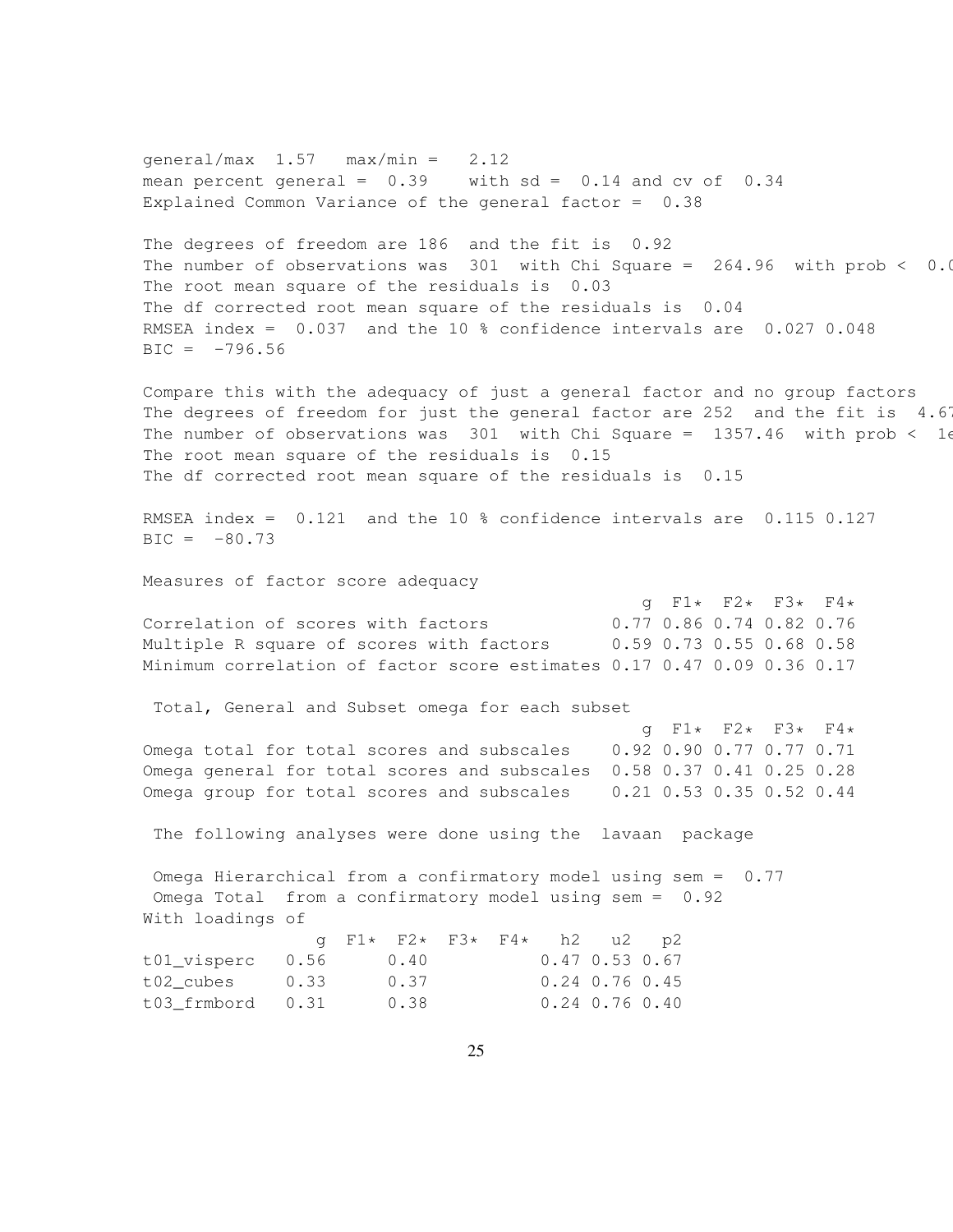t04\_lozenges 0.42 0.51 0.44 0.56 0.40 t05\_geninfo 0.50 0.67 0.70 0.30 0.36 t06\_paracomp 0.56 0.60 0.67 0.33 0.47 t07\_sentcomp 0.50 0.73 0.77 0.23 0.32 t08\_wordclas 0.55 0.50 0.55 0.45 0.55 t09\_wordmean 0.59 0.61 0.72 0.28 0.48 t10\_addition 0.30 0.60 0.45 0.55 0.20 t11 code 0.49 0.46 0.45 0.55 0.53 t12\_countdot 0.36 0.59 0.47 0.53 0.28 t13\_sccaps 0.46 0.43 0.40 0.60 0.53 t14\_wordrecg 0.32 0.55 0.40 0.60 0.26 t15\_numbrecg 0.23 0.57 0.37 0.63 0.14 t16\_figrrecg 0.53 0.32 0.39 0.61 0.72 t17\_objnumb 0.29 0.47 0.31 0.69 0.27 t18\_numbfig 0.35 0.37 0.26 0.74 0.47 t19\_figword 0.47 0.25 0.75 0.88 t20\_deduction 0.56 0.35 0.65 0.90 t21\_numbpuzz 0.64 0.42 0.58 0.98 t22\_probreas 0.64 0.44 0.56 0.93 t23\_series 0.72 0.55 0.45 0.94 t24\_woody 0.65 0.43 0.57 0.98 With sum of squared loadings of:  $q$  F1\* F2\* F3\* F4\* 5.75 2.00 0.76 1.11 1.11 The degrees of freedom of the confirmatory model are 228 and the fit is 424.7  $general/max$  2.88  $max/min = 2.62$ mean percent general =  $0.55$  with sd =  $0.27$  and cv of  $0.49$ Explained Common Variance of the general factor =  $0.54$ Measures of factor score adequacy g  $F1*$   $F2*$   $F3*$   $F4*$ <br>0.92 0.95 0.77 0.91 0.82 Correlation of scores with factors Multiple R square of scores with factors 0.84 0.89 0.60 0.82 0.67 Minimum correlation of factor score estimates 0.68 0.79 0.19 0.64 0.34 Total, General and Subset omega for each subset g F1\* F2\* F3\* F4\* Omega total for total scores and subscales 0.92 0.91 0.79 0.76 0.72 Omega general for total scores and subscales 0.77 0.53 0.59 0.28 0.32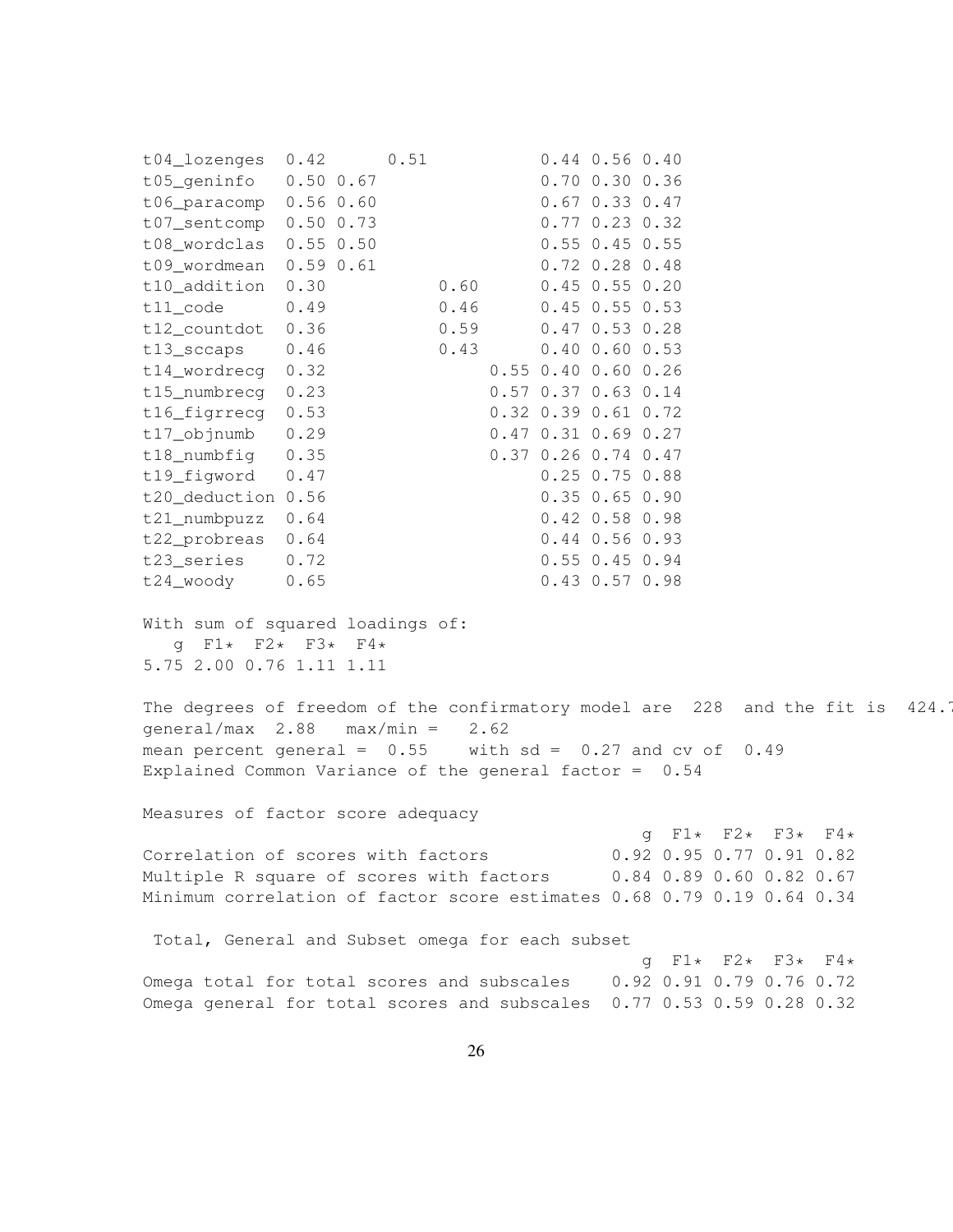Omega group for total scores and subscales 0.16 0.38 0.20 0.47 0.40

To get the standard sem fit statistics, ask for summary on the fitted object

## 5 Simulating a hierarchical/higher order structure

There are several simulation functions in the *psych* package for creating structures with a general factor. One, sim.hierarchical creates lower level factors which are all correlated with a general factor. The default simulation has the parameters discussed by Jensen and Weng (1994). Another way to simulate a hierarchical structure is to simulate a bifactor model directly using the sim.structure function.

The Jensen and Weng (1994) model:

```
R code
> jen <- sim.hierarchical() #use the default values
> om <- omega(jen)
> om
Omega
Call: omegah(m = m, nfactors = nfactors, fm = fm, key = key, flip = flip,
   digits = digits, title = title, sl = sl, labels = labels,
   plot = plot, n.obs = n.obs, rotate = rotate, Phi = Phi, option = option,
   covar = covar)
Alpha: 0.76
G.6: 0.76
Omega Hierarchical: 0.69
Omega H asymptotic: 0.86
Omega Total 0.8
Schmid Leiman Factor loadings greater than 0.2
     g F1* F2* F3* h2 u2 p2
V1 0.72 0.35 0.64 0.36 0.81
V2 0.63 0.31 0.49 0.51 0.81
V3 0.54 0.26 0.36 0.64 0.81
V4 0.56 0.42 0.49 0.51 0.64
V5 0.48 0.36 0.36 0.64 0.64
V6 0.40 0.30 0.25 0.75 0.64
V7 0.42 0.43 0.36 0.64 0.49
V8 0.35 0.36 0.25 0.75 0.49
V9 0.28 0.29 0.16 0.84 0.49
```
With eigenvalues of: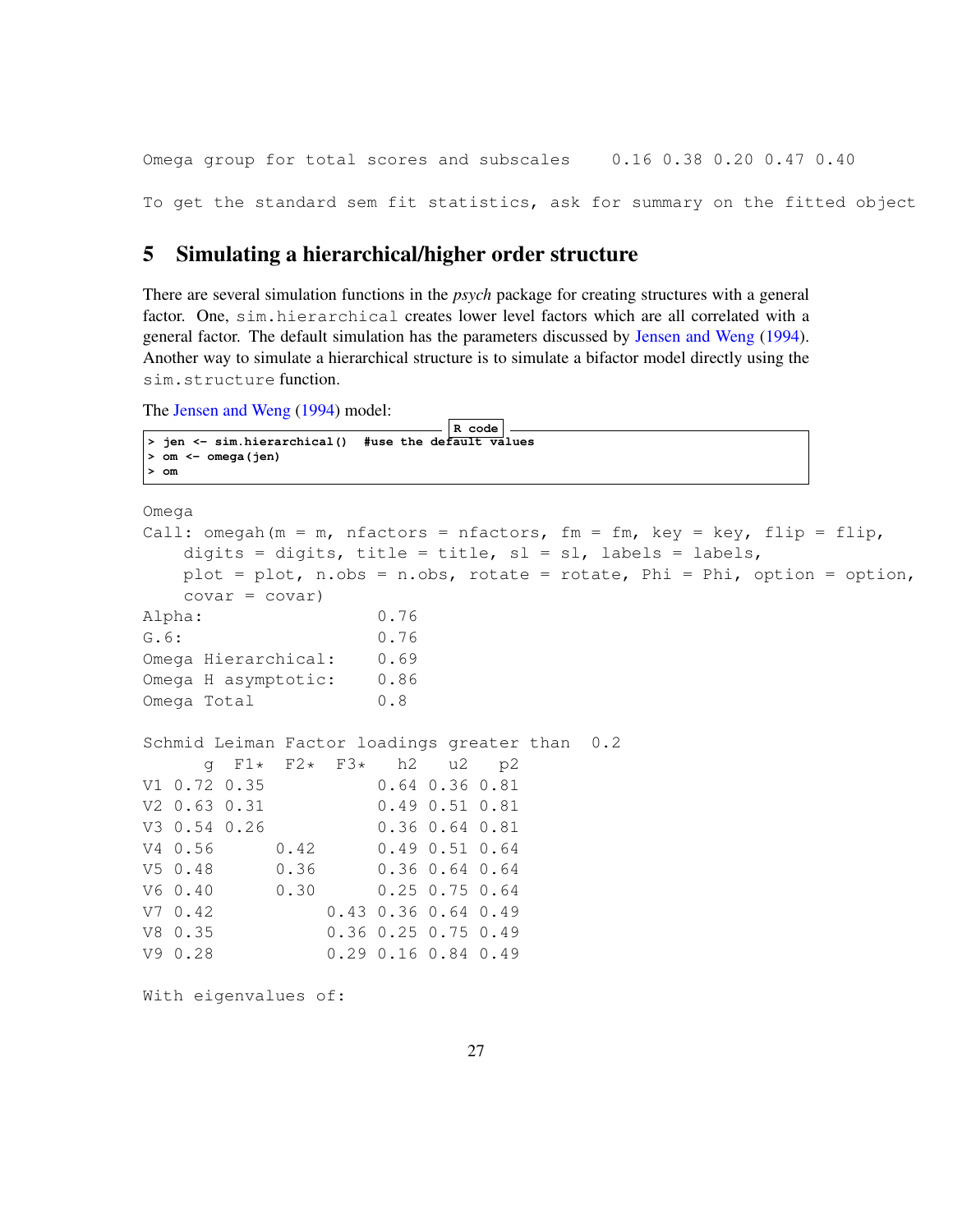g F1\* F2\* F3\* 2.29 0.28 0.40 0.39

```
general/max 5.78 max/min = 1.4
mean percent general = 0.65 with sd = 0.14 and cv of 0.21Explained Common Variance of the general factor = 0.68
```
The degrees of freedom are 12 and the fit is 0

The root mean square of the residuals is 0 The df corrected root mean square of the residuals is 0

Compare this with the adequacy of just a general factor and no group factors The degrees of freedom for just the general factor are 27 and the fit is 0.18

The root mean square of the residuals is 0.06 The df corrected root mean square of the residuals is 0.07

Measures of factor score adequacy

|                                                                        |  | q F1* F2* F3*               |  |
|------------------------------------------------------------------------|--|-----------------------------|--|
| Correlation of scores with factors                                     |  | $0.85$ $0.46$ $0.57$ $0.57$ |  |
| Multiple R square of scores with factors                               |  | $0.73$ $0.21$ $0.32$ $0.32$ |  |
| Minimum correlation of factor score estimates $0.46$ -0.57 -0.35 -0.35 |  |                             |  |

Total, General and Subset omega for each subset

|                                                                  |  | q F1* F2* F3* |  |
|------------------------------------------------------------------|--|---------------|--|
| Omega total for total scores and subscales $0.80$ 0.74 0.63 0.50 |  |               |  |
| Omega general for total scores and subscales 0.69 0.60 0.40 0.25 |  |               |  |
| Omega group for total scores and subscales $0.11$ 0.14 0.23 0.26 |  |               |  |

#### 5.0.1 Simulate a bifactor model

Simulate a bifactor model and then compare two ways of finding the solution (normal omega and directOmega). We compare the solutions using the fa.congruence function.

```
\overline{\mathsf{R}} code
fx \leftarrow matrix(c(.7,.6,.5,.7,.6,.5,.8,.7,.6,.6,.6,.6,rep(0,9),c(.6,.5,.6),rep(0,9),.6,.6,.6),ncol=4)
 simx <-sim.structure(fx)
 lowerMat(simx$model)
om <- omega(simx$model)
dsl <- omegaDirect(simx$model)
summary(om)
```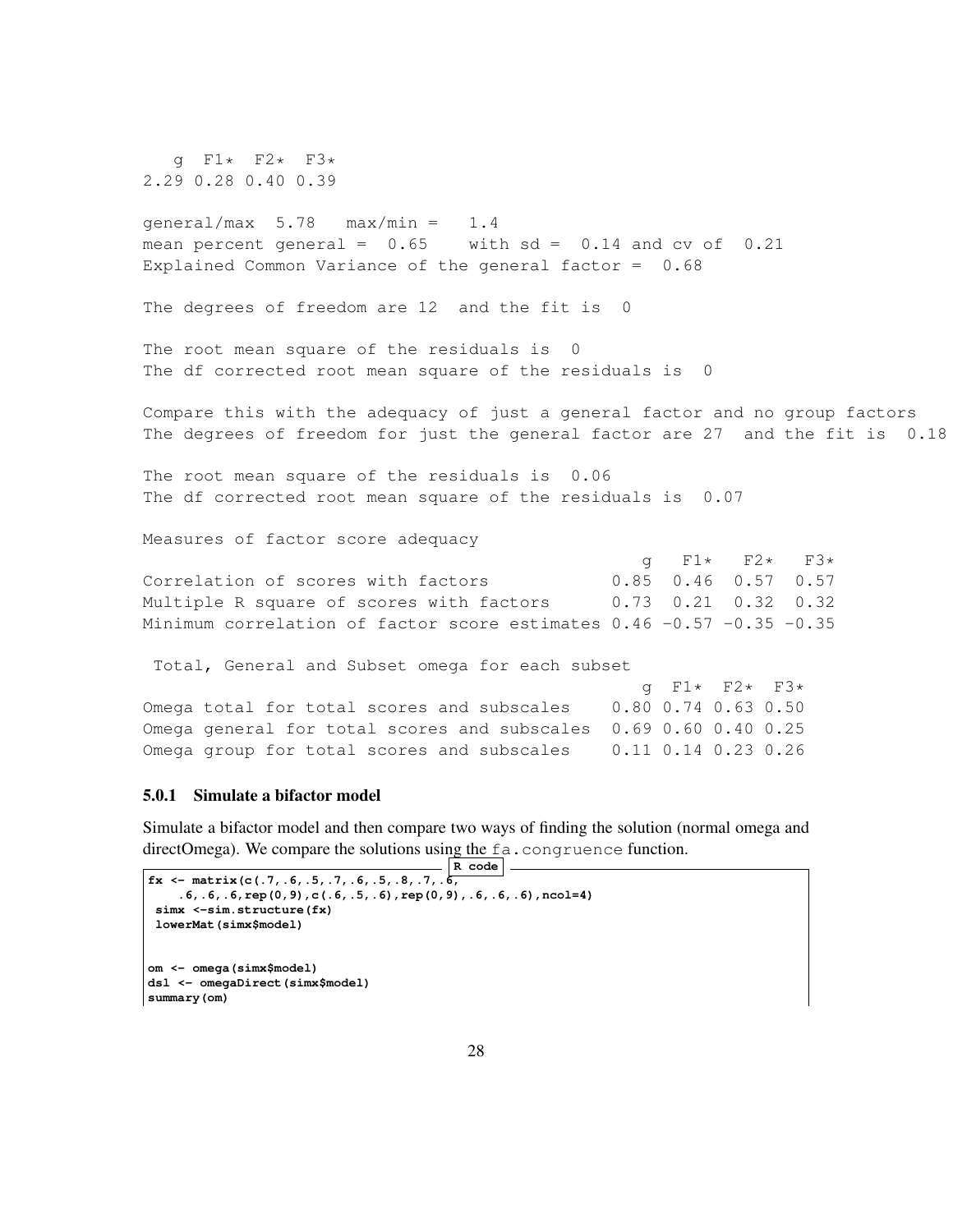## Omega with Schmid Leiman Transformation

pdf 2



Figure 4: An example of a hierarchical model from Jensen.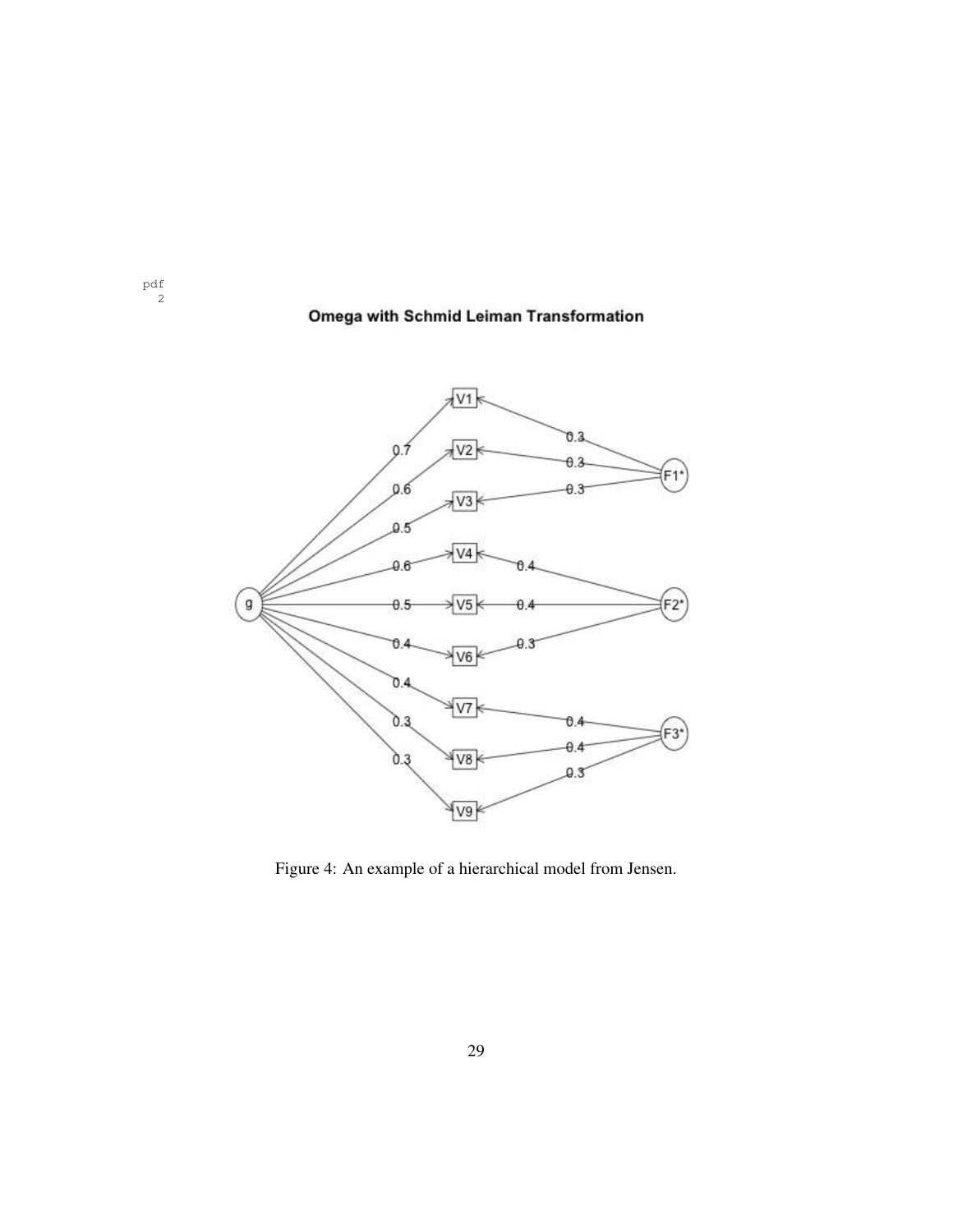**summary(dsl) fa.congruence(list(om,dsl,fx)) R code > lowerMat(simx\$model)** V1 V2 V3 V4 V5 V6 V7 V8 V9 V1 1.00 V2 0.78 1.00 V3 0.71 0.66 1.00 V4 0.49 0.42 0.35 1.00 V5 0.42 0.36 0.30 0.72 1.00 V6 0.35 0.30 0.25 0.71 0.60 1.00 V7 0.56 0.48 0.40 0.56 0.48 0.40 1.00 V8 0.49 0.42 0.35 0.49 0.42 0.35 0.92 1.00 V9 0.42 0.36 0.30 0.42 0.36 0.30 0.84 0.78 1.00 **R code > summary(om)** Omega omega(m = simx\$model) Alpha: 0.9 G.6: 0.93 Omega Hierarchical: 0.74 Omega H asymptotic: 0.78 Omega Total 0.95 With eigenvalues of: g F1\* F2\* F3\* 3.67 1.08 1.08 0.97 The degrees of freedom for the model is 12 and the fit was 0 The root mean square of the residuals is 0 The df corrected root mean square of the residuals is 0 Explained Common Variance of the general factor = 0.54 Total, General and Subset omega for each subset  $9 F1* F2* F3*$ <br>0.95 0.95 0.89 0.87 Omega total for total scores and subscales Omega general for total scores and subscales 0.74 0.55 0.45 0.46 Omega group for total scores and subscales 0.21 0.40 0.44 0.41 **R code > summary(dsl)** Call: omegaDirect(m = simx\$model) Omega H direct: 0.71 With eigenvalues of: g F1\* F2\* F3\*

3.53 1.22 1.06 0.99 The degrees of freedom for the model is 12 and the fit was 0 The root mean square of the residuals is 0 The df corrected root mean square of the residuals is 0 Total, General and Subset omega for each subset

g  $F1*$   $F2*$   $F3*$ <br>0.95 0.95 0.89 0.87 Omega total for total scores and subscales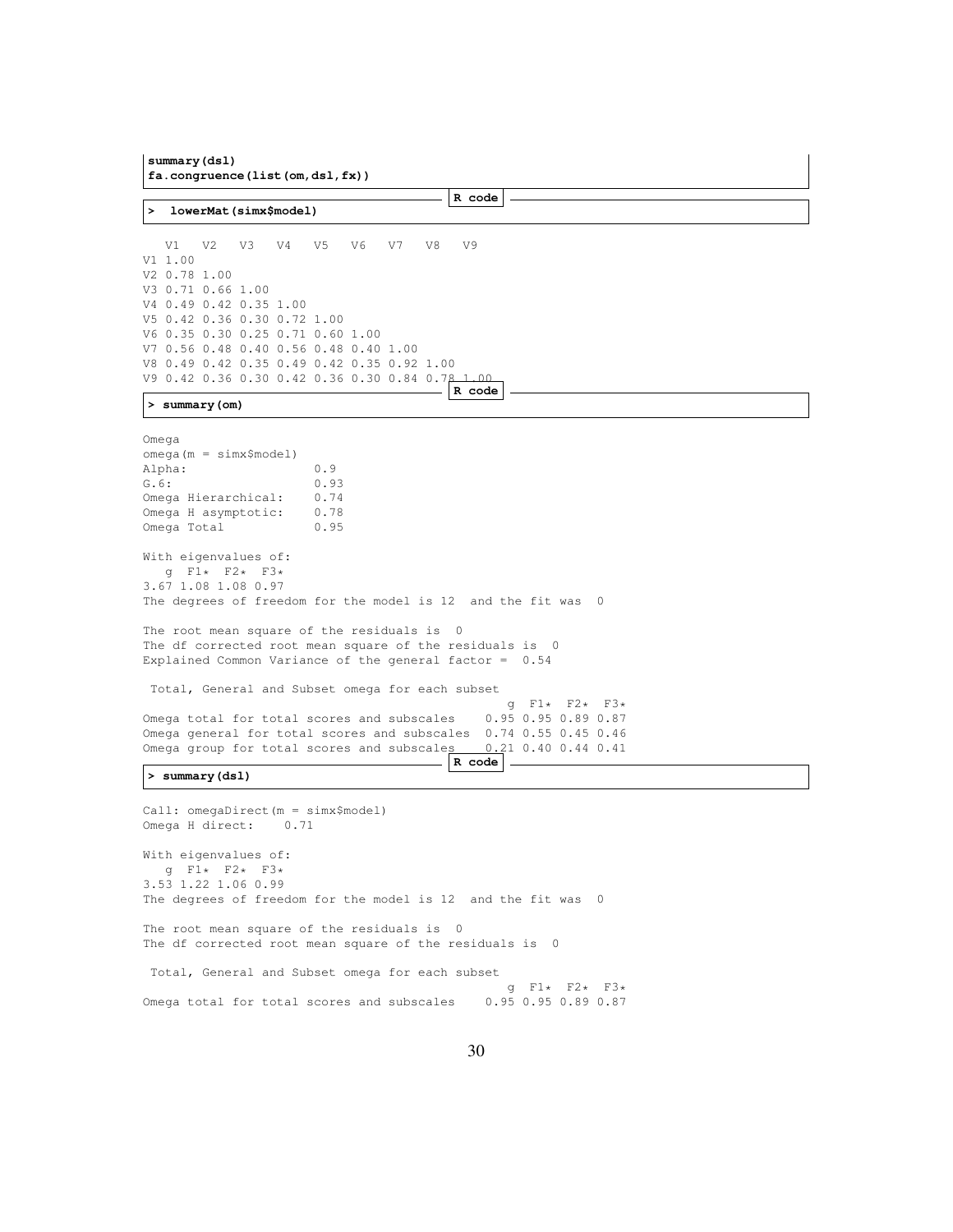Omega general for total scores and subscales 0.71 0.50 0.45 0.45 Omega group for total scores and subscales 0.22 0.45 0.43 0.42

|    |                                                                        |                |      |                                  |                                                  |                     | R code |                                                                  |           |  |  |  |
|----|------------------------------------------------------------------------|----------------|------|----------------------------------|--------------------------------------------------|---------------------|--------|------------------------------------------------------------------|-----------|--|--|--|
|    | > fa.congruence (list (om, dsl, fx))                                   |                |      |                                  |                                                  |                     |        |                                                                  |           |  |  |  |
|    |                                                                        |                |      |                                  |                                                  |                     |        |                                                                  |           |  |  |  |
|    | $\alpha$                                                               |                |      | $F1\star$ $F2\star$ $F3\star$ h2 |                                                  | q $F1*$ $F2*$ $F3*$ |        |                                                                  |           |  |  |  |
| q  |                                                                        |                |      |                                  |                                                  |                     |        | 1.00 0.64 0.55 0.54 1.00 1.00 0.67 0.56 0.57 1.00 0.54 0.54 0.63 |           |  |  |  |
|    | $F1*$ 0.64 1.00 0.00 0.00 0.65 0.62 1.00 0.02 0.04 0.64 0.00 0.00 1.00 |                |      |                                  |                                                  |                     |        |                                                                  |           |  |  |  |
|    | $F2*$ 0.55 0.00 1.00 0.00 0.55 0.56 0.02 1.00 0.00 0.55 1.00 0.00 0.00 |                |      |                                  |                                                  |                     |        |                                                                  |           |  |  |  |
|    | $F3*$ 0.54 0.00 0.00 1.00 0.52 0.55 0.03 0.00 1.00 0.54 0.00 1.00 0.00 |                |      |                                  |                                                  |                     |        |                                                                  |           |  |  |  |
| h2 | 1.00 0.65 0.55 0.52 1.00 1.00 0.68 0.57 0.55 1.00 0.55 0.52 0.64       |                |      |                                  |                                                  |                     |        |                                                                  |           |  |  |  |
| α  |                                                                        |                |      |                                  |                                                  |                     |        | 1.00 0.62 0.56 0.55 1.00 1.00 0.65 0.58 0.57 1.00 0.56 0.55 0.62 |           |  |  |  |
|    | $F1*$ 0.67 1.00 0.02 0.03 0.68 0.65 1.00 0.04 0.07 0.67 0.02 0.03 1.00 |                |      |                                  |                                                  |                     |        |                                                                  |           |  |  |  |
|    | $F2*$ 0.56 0.02 1.00 0.00 0.57 0.58 0.04 1.00 0.00 0.56 1.00 0.00 0.02 |                |      |                                  |                                                  |                     |        |                                                                  |           |  |  |  |
|    | $F3*$ 0.57 0.04 0.00 1.00 0.55 0.57 0.07 0.00 1.00 0.57 0.00 1.00 0.03 |                |      |                                  |                                                  |                     |        |                                                                  |           |  |  |  |
|    |                                                                        |                |      |                                  |                                                  |                     |        | 1.00 0.64 0.55 0.54 1.00 1.00 0.67 0.56 0.57 1.00 0.54 0.54 0.63 |           |  |  |  |
|    |                                                                        |                |      |                                  |                                                  |                     |        | 0.54 0.00 1.00 0.00 0.55 0.56 0.02 1.00 0.00 0.54 1.00 0.00 0.00 |           |  |  |  |
|    | 0.54                                                                   | 0.00           | 0.00 | 1.00                             | $0.52$ $0.55$ $0.03$ $0.00$ $1.00$ $0.54$ $0.00$ |                     |        |                                                                  | 1.00 0.00 |  |  |  |
|    |                                                                        | 0.63 1.00 0.00 |      |                                  |                                                  |                     |        | 0.00 0.64 0.62 1.00 0.02 0.03 0.63 0.00 0.00 1.00                |           |  |  |  |

## 6 Summary

In the modern era of computation, there is little justification for continuing with procedures that were developed as [short-cuts 80 years ago](https://personality-project.org/revelle/publications/cup.18.final.pdf) (Revelle et al., 2020), To find  $\omega_h$ ,  $\alpha$ , and  $\omega_t$  is very easy using the open source statistical system (R) as well as the omega functions in the *psych* package.

## 7 System Info

When running any R package, it is useful to find out the session information to see if you have the most recent releases.

**> sessionInfo()**

```
R code
```

```
R version 4.2.0 (2022-04-22)
Platform: aarch64-apple-darwin20 (64-bit)
Running under: macOS Monterey 12.3.1
Matrix products: default
BLAS: /Library/Frameworks/R.framework/Versions/4.2-arm64/Resources/lib/libRblas.0.dylib
LAPACK: /Library/Frameworks/R.framework/Versions/4.2-arm64/Resources/lib/libRlapack.dylib
locale:
[1] C
attached base packages:
[1] stats graphics grDevices utils datasets methods base
other attached packages:
[1] psychTools_2.2.5 psych_2.2.5
```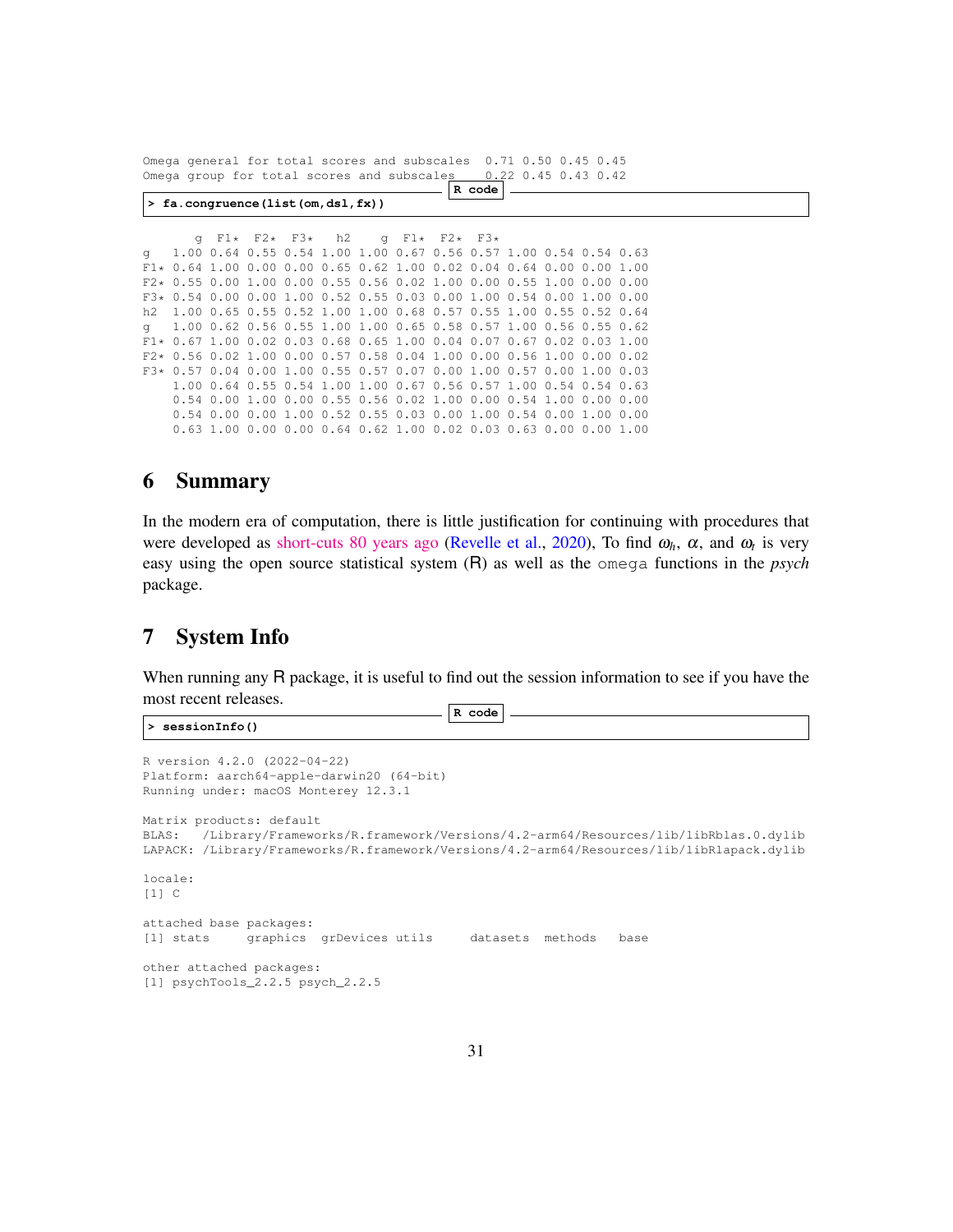loaded via a namespace (and not attached): [1] compiler\_4.2.0 parallel\_4.2.0 tools\_4.2.0 foreign\_0.8-82 lavaan\_0.6-9 [8] mnormt\_2.0.2 grid\_4.2.0 pbivnorm\_0.6.0 knitr\_1.39 xfun\_0.30

[15] lattice\_0.20-45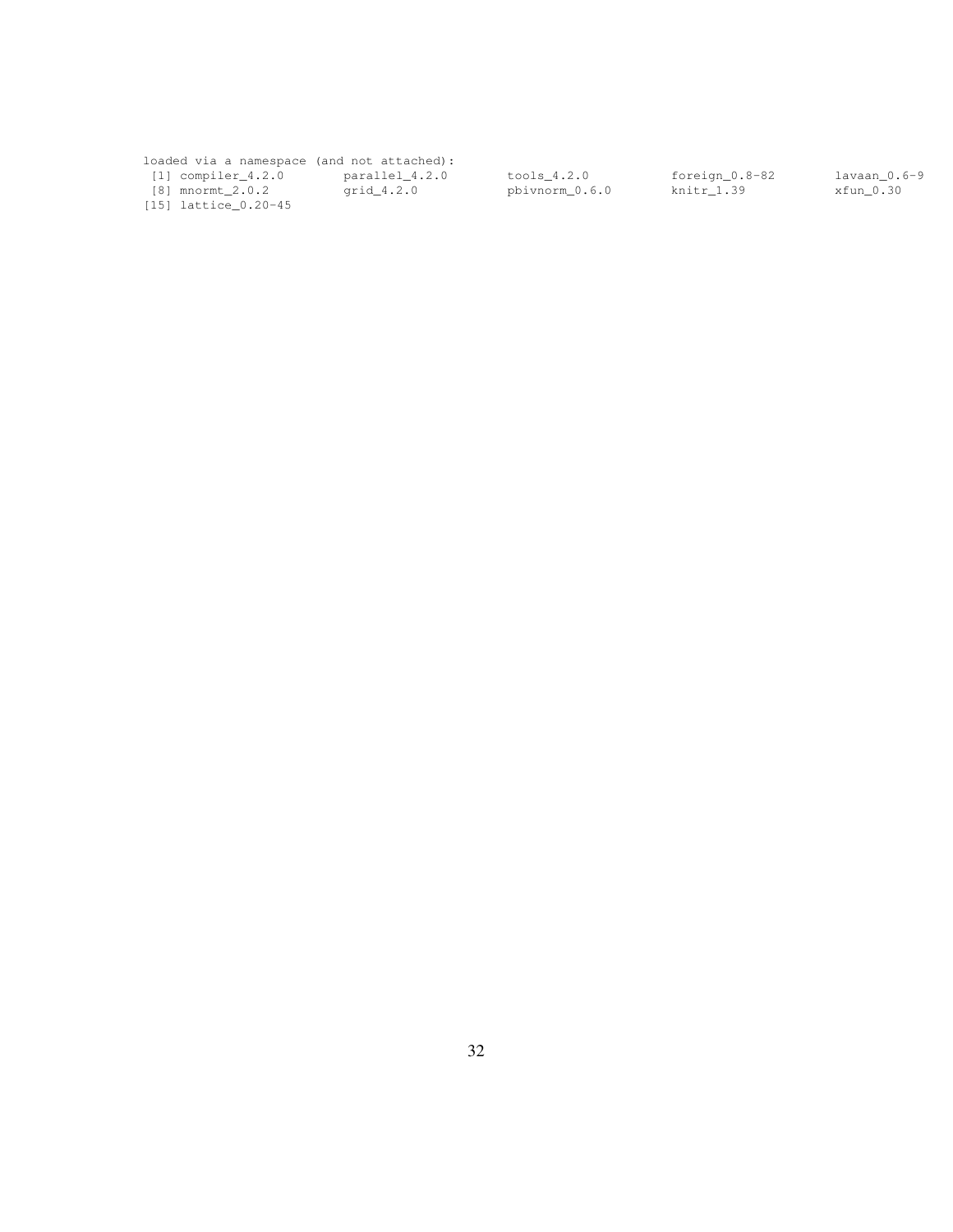## **References**

- Azzalini, A. and Genz, A. (2016). *The R package* mnormt*: The multivariate normal and t distributions (version 1.5-5)*.
- Bernaards, C. and Jennrich, R. (2005). Gradient projection algorithms and software for arbitrary rotation criteria in factor analysis. *Educational and Psychological Measurement*, 65(5):676–696.
- Cooksey, R. and Soutar, G. (2006). Coefficient beta and hierarchical item clustering an analytical procedure for establishing and displaying the dimensionality and homogeneity of summated scales. *Organizational Research Methods*, 9:78–98.
- Cronbach, L. J. (1951). Coefficient alpha and the internal structure of tests. *Psychometrika*, 16:297– 334.
- Fox, J., Nie, Z., and Byrnes, J. (2013). *sem: Structural Equation Models*. R package version 3.1-3.
- Guttman, L. (1945). A basis for analyzing test-retest reliability. *Psychometrika*, 10(4):255–282.
- Jensen, A. R. and Weng, L.-J. (1994). What is a good g? *Intelligence*, 18(3):231–258.
- Kuder, G. and Richardson, M. (1937). The theory of the estimation of test reliability. *Psychometrika*, 2(3):151–160.
- McDonald, R. P. (1999). *Test theory: A unified treatment*. L. Erlbaum Associates, Mahwah, N.J.
- R Core Team (2020). *R: A Language and Environment for Statistical Computing*. R Foundation for Statistical Computing, Vienna, Austria.
- Revelle, W. (1979). Hierarchical cluster-analysis and the internal structure of tests. *Multivariate Behavioral Research*, 14(1):57–74.
- Revelle, W. (2020). *psych: Procedures for Personality and Psychological Research*. Northwestern University, Evanston, https://CRAN.r-project.org/package=psych. R package version 2.0.8.
- Revelle, W. and Condon, D. M. (2018). Reliability. In Irwing, P., Booth, T., and Hughes, D. J., editors, *The Wiley Handbook of Psychometric Testing: A Multidisciplinary Reference on Survey, Scale and Test Development*. John Wily & Sons, London.
- Revelle, W. and Condon, D. M. (2019). Reliability from <sup>α</sup> to <sup>ω</sup>: A tutorial. *Psychological Assessment* 31 (12) p 1395-1411.
- Revelle, W. and Elleman, L.G. and Hall, A. (2020). Statistical analyses and computer programming in personality. In Corr, P.J. editor, *The Cambridge University Press Handbook of Personality*. Cambridge University Press.
- Revelle, W. and Zinbarg, R. E. (2009). Coefficients alpha, beta, omega and the glb: comments on Sijtsma. *Psychometrika*, 74(1):145–154.